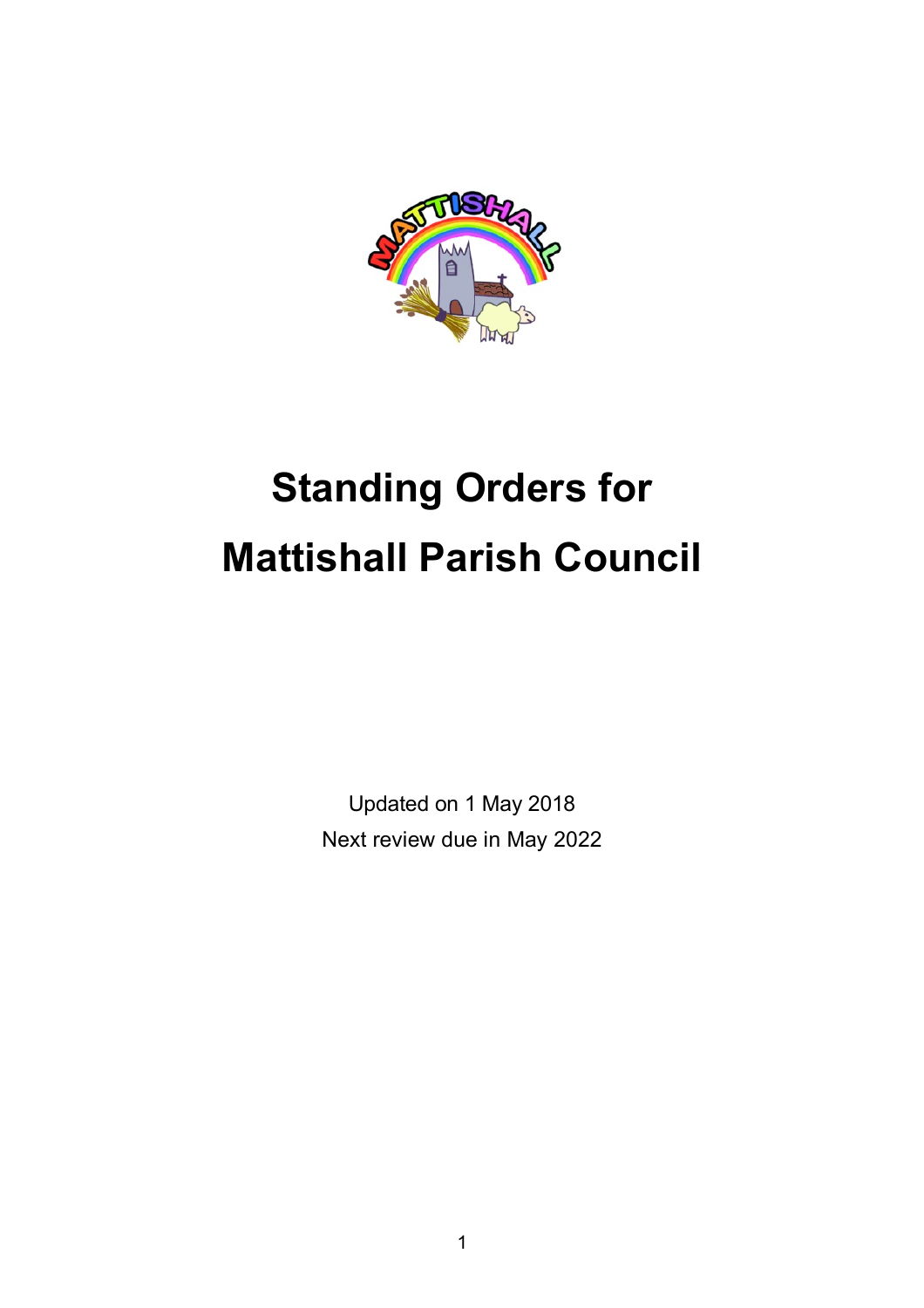# **List of model standing orders**

| 1.              | Rules of debate at meetings                                                 | page<br>3 |
|-----------------|-----------------------------------------------------------------------------|-----------|
| 2.              | Disorderly conduct at meetings                                              | 5         |
| 3.              | Meetings generally                                                          | 5         |
| 4.              | Committees and sub-committees                                               | 8         |
| 5.              | Ordinary council meetings                                                   | 9         |
| 6.              | Extraordinary meetings of the council and committees and sub-<br>committees | 11        |
| 7.              | <b>Previous resolutions</b>                                                 | 11        |
| 8.              | Voting on appointments                                                      | 11        |
| 9.              | Motions for a meeting that require written notice to be given to            | 12        |
|                 | the Proper Officer                                                          |           |
| 10 <sub>1</sub> | Motions at a meeting that do not require written notice                     | 12        |
| 11.             | Management of information                                                   | 13        |
| 12.             | Draft minutes                                                               | 13        |
| 13.             | Code of conduct and dispensations                                           | 14        |
| 14.             | Code of conduct complaints                                                  | 15        |
| 15.             | <b>Proper Officer</b>                                                       | 16        |
| 16.             | Responsible Financial Officer                                               | 17        |
| 17.             | Accounts and accounting statements                                          | 18        |
| 18.             | Financial controls and procurement                                          | 19        |
| 19.             | Handling staff matters                                                      | 20        |
| 20.             | Responsibilities to provide information                                     | 21        |
| 21.             | Responsibilities under data protection legislation                          | 21        |
| 22.             | Relations with the press/media                                              | 22        |
| 23.             | Execution and sealing of legal deeds                                        | 22        |
| 24.             | Communicating with District and County or Unitary councillors               | 22        |
| 25.             | Restrictions on councillor activities                                       | 22        |
| 26.             | Standing orders generally                                                   | 23        |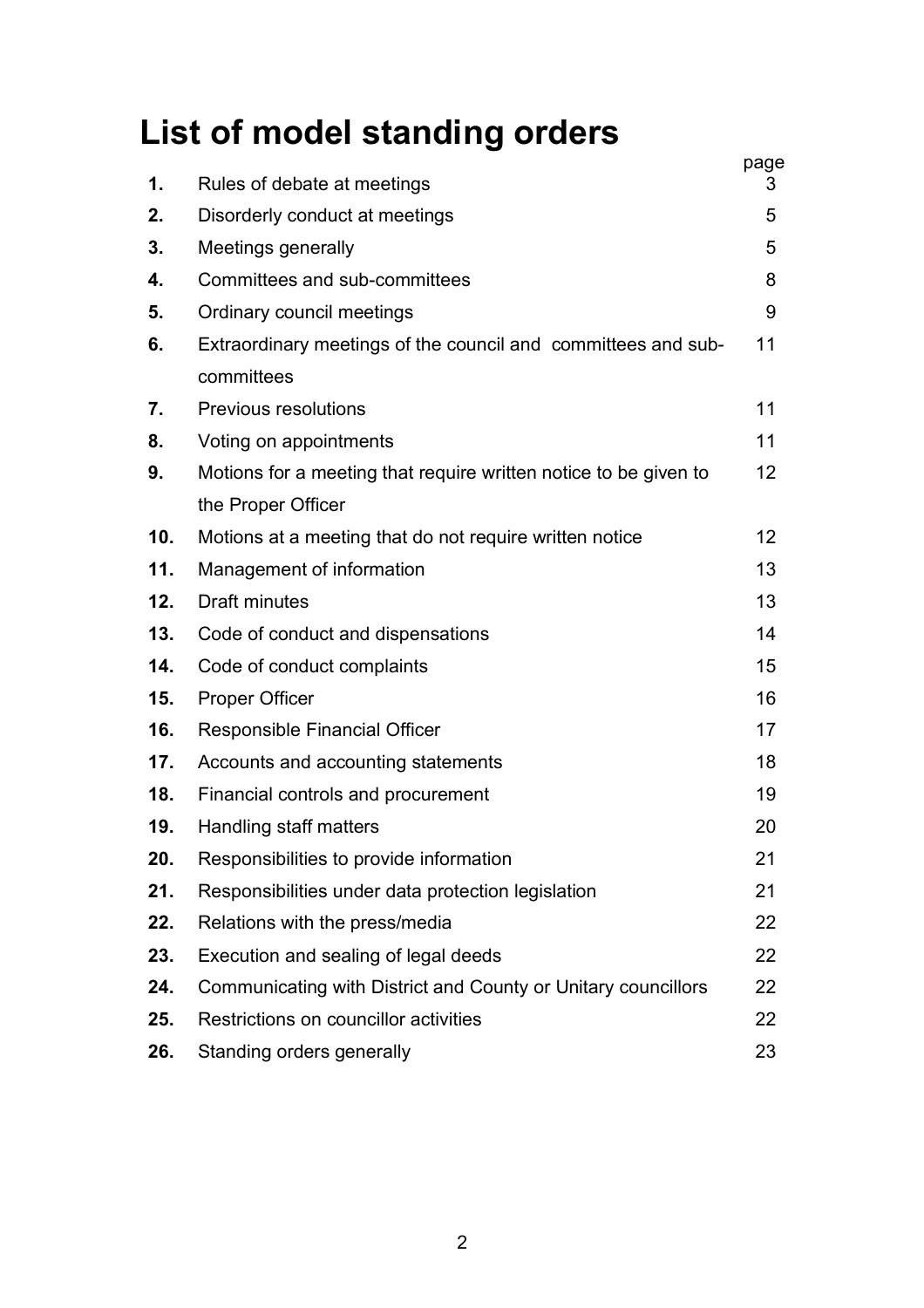#### $\mathbf{1}$ . **Rules of debates at meetings**

- a Motions on the agenda shall be considered in the order that they appear unless the order is changed at the discretion of the chairman of the meeting.
- b A motion (including an amendment) shall not be progressed unless it has been moved and seconded.
- c A motion on the agenda that is not moved by its proposer may be treated by the chairman of the meeting as withdrawn.
- d If a motion (including an amendment) has been seconded, it may be withdrawn by the proposer only with the consent of the seconder and the meeting.
- e An amendment is a proposal to remove or add words to a motion. It shall not negate the motion.
- f If an amendment to the original motion is carried, the original motion (as amended) becomes the substantive motion upon which further amendment(s) may be moved.
- g An amendment shall not be considered unless early verbal notice of it is given at the meeting and, if requested by the chairman of the meeting, is expressed in writing to the chairman.
- h A councillor may move an amendment to his own motion if agreed by the meeting. If a motion has already been seconded, the amendment shall be with the consent of the seconder and the meeting.
- i If there is more than one amendment to an original or substantive motion, the amendments shall be moved in the order directed by the chairman of the meeting.
- j Subject to standing order 1(k), only one amendment shall be moved and debated at a time, the order of which shall be directed by the chairman of the meeting.
- k One or more amendments may be discussed together if the chairman of the meeting considers this expedient but each amendment shall be voted upon separately.
- l A councillor may not move more than one amendment to an original or substantive motion.
- m The mover of an amendment has no right of reply at the end of debate on it.
- n Where a series of amendments to an original motion are carried, the mover of the original motion shall have a right of reply either at the end of debate on the first amendment or at the very end of debate on the final substantive motion immediately before it is put to the vote.
- o Unless permitted by the chairman of the meeting, a councillor may speak once in the debate on a motion except: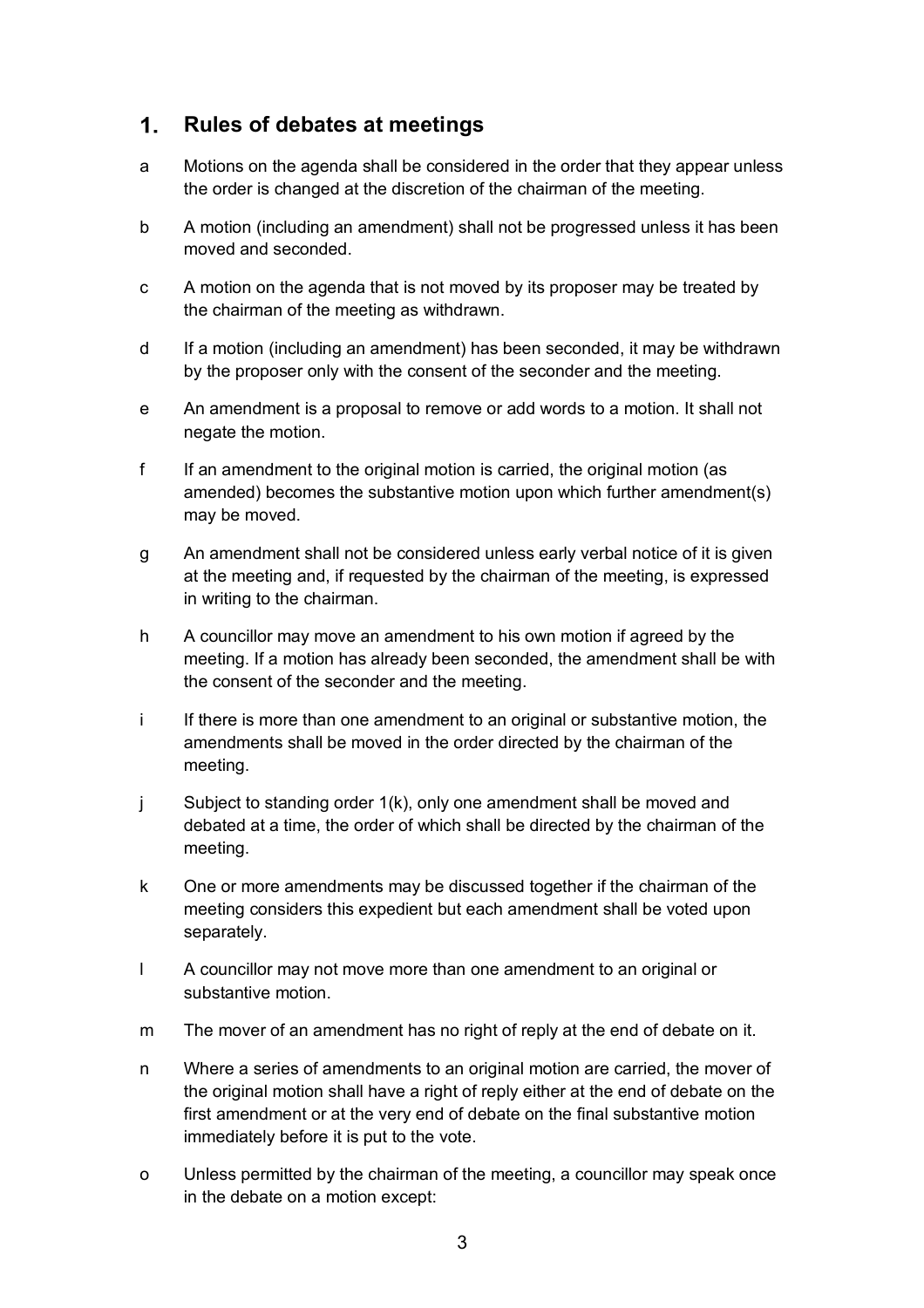- i. to speak on an amendment moved by another councillor;
- ii. to move or speak on another amendment if the motion has been amended since he last spoke;
- iii. to make a point of order;
- iv. to give a personal explanation; or
- v. to exercise a right of reply.
- p During the debate on a motion, a councillor may interrupt only on a point of order or a personal explanation and the councillor who was interrupted shall stop speaking. A councillor raising a point of order shall identify the standing order which he considers has been breached or specify the other irregularity in the proceedings of the meeting he is concerned by.
- q A point of order shall be decided by the chairman of the meeting and his decision shall be final.
- r When a motion is under debate, no other motion shall be moved except:
	- i. to amend the motion;
	- ii. to proceed to the next business;
	- iii. to adjourn the debate;
	- iv. to put the motion to a vote;
	- v. to ask a person to be no longer heard or to leave the meeting;
	- vi. to refer a motion to a committee or sub-committee for consideration;
	- vii. to exclude the public and press;
	- viii. to adjourn the meeting; or
	- ix. to suspend particular standing order(s) excepting those which reflect mandatory statutory or legal requirements.
- s Before an original or substantive motion is put to the vote, the chairman of the meeting shall be satisfied that the motion has been sufficiently debated and that the mover of the motion under debate has exercised or waived his right of reply.
- t Excluding motions moved under standing order 1(r), the contributions or speeches by a councillor shall relate only to the motion under discussion and shall not exceed 2 minutes without the consent of the chairman of the meeting.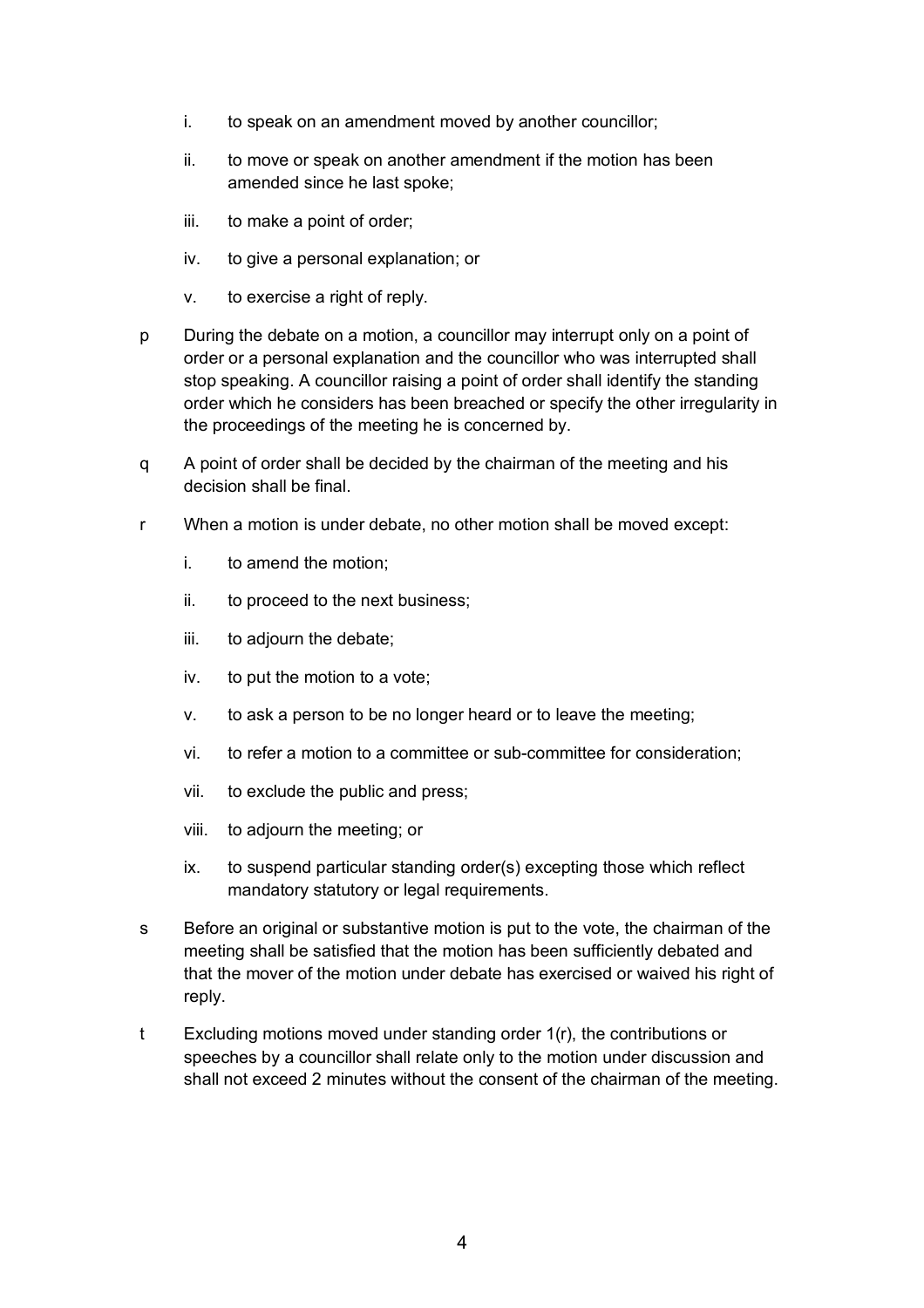#### $2.$ **Disorderly conduct at meetings**

- a No person shall obstruct the transaction of business at a meeting or behave offensively or improperly. If this standing order is ignored, the chairman of the meeting shall request such person(s) to moderate or improve their conduct.
- b If person(s) disregard the request of the chairman of the meeting to moderate or improve their conduct, any councillor or the chairman of the meeting may move that the person be no longer heard or be excluded from the meeting. The motion, if seconded, shall be put to the vote without discussion.
- c If a resolution made under standing order 2(b) is ignored, the chairman of the meeting may take further reasonable steps to restore order or to progress the meeting. This may include temporarily suspending or closing the meeting.

#### $3<sub>1</sub>$ **Meetings generally**

| <b>Full Council meetings</b> | $\bullet$ |
|------------------------------|-----------|
| Committee meetings           |           |
| Sub-committee meetings       |           |

- a **Meetings shall not take place in premises which at the time of the meeting are used for the supply of alcohol, unless no other premises are available free of charge or at a reasonable cost.**
- b **The minimum three clear days for notice of a meeting does not include the day on which notice was issued, the day of the meeting, a Sunday, a day of the Christmas break, a day of the Easter break or of a bank holiday or a day appointed for public thanksgiving or mourning.**
- c **The minimum three clear days' public notice for a meeting does not include the day on which the notice was issued or the day of the meeting unless the meeting is convened at shorter notice.**
- ● d **Meetings shall be open to the public unless their presence is prejudicial to the public interest by reason of the confidential nature of the business to be transacted or for other special reasons. The public's exclusion from part or all of a meeting shall be by a resolution which shall give reasons for the public's exclusion.**
	- e Members of the public may make representations, answer questions and give evidence at a meeting which they are entitled to attend in respect of the business on the agenda.
	- f The period of time designated for public participation at a meeting in accordance with standing order 3(e) shall not exceed 15 minutes unless directed by the chairman of the meeting.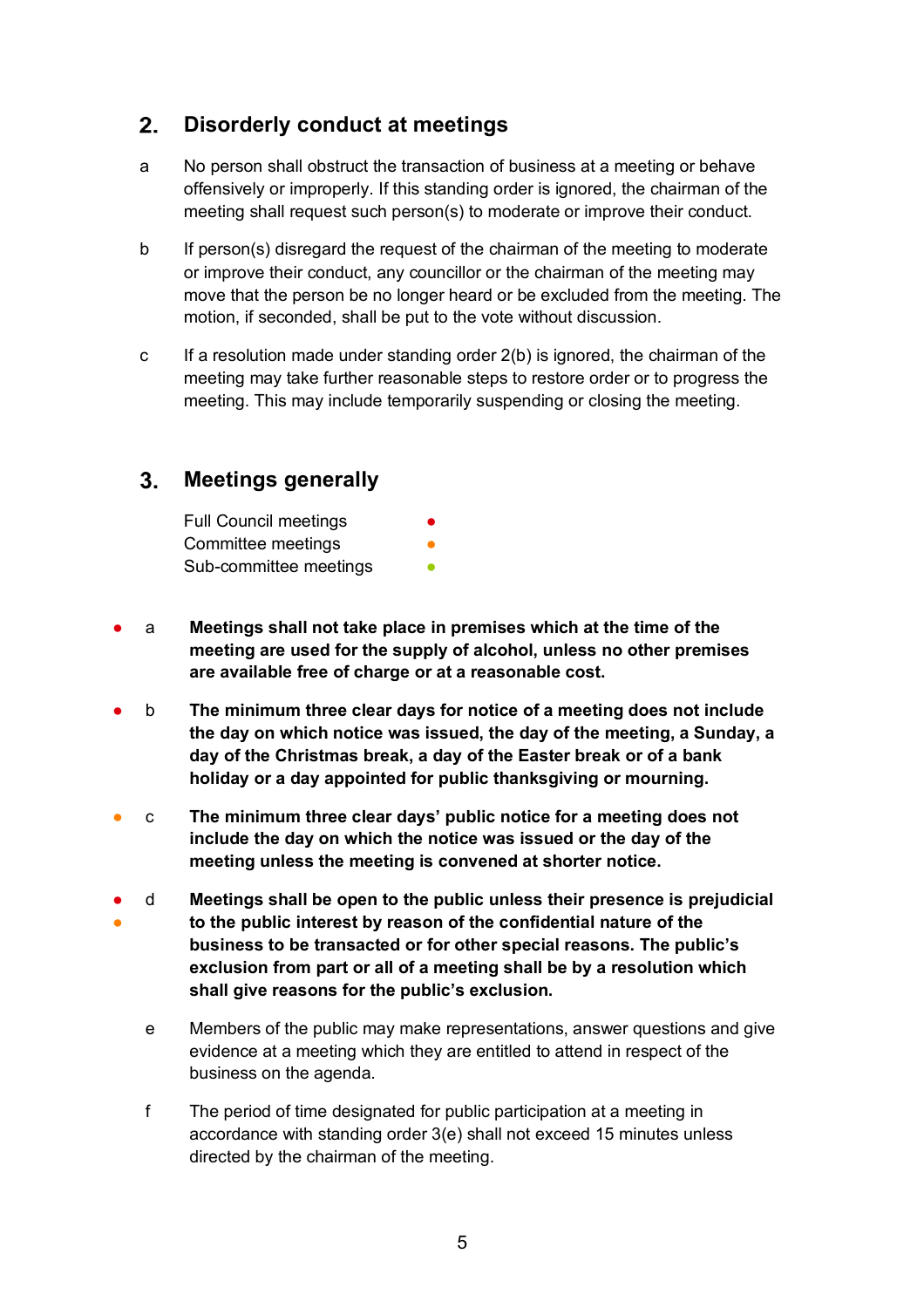- g Subject to standing order 3(f), a member of the public shall not speak for more than 2 minutes.
- h In accordance with standing order 3(e), a question shall not require a response at the meeting nor start a debate on the question. The chairman of the meeting may direct that a written or oral response be given.
- i A person shall raise his hand when requesting to speak and may remain seated when speaking.
- j A person who speaks at a meeting shall direct his comments to the chairman of the meeting.
- k Only one person is permitted to speak at a time. If more than one person wants to speak, the chairman of the meeting shall direct the order of speaking.
- ● l **Subject to standing order 3(m), a person who attends a meeting is permitted to report on the meeting whilst the meeting is open to the public. To "report" means to film, photograph, make an audio recording of meeting proceedings, use any other means for enabling persons not present to see or hear the meeting as it takes place or later or to report or to provide oral or written commentary about the meeting so that the report or commentary is available as the meeting takes place or later to persons not present.**
- ● m **A person present at a meeting may not provide an oral report or oral commentary about a meeting as it takes place without permission.**
- ● n **The press shall be provided with reasonable facilities for the taking of their report of all or part of a meeting at which they are entitled to be present.**
- o **Subject to standing orders which indicate otherwise, anything authorised or required to be done by, to or before the Chairman of the Council may in his absence be done by, to or before the Vice-Chairman of the Council (if there is one).**
- p **The Chairman of the Council, if present, shall preside at a meeting. If the Chairman is absent from a meeting, the Vice-Chairman of the Council (if there is one) if present, shall preside. If both the Chairman and the Vice-Chairman are absent from a meeting, a councillor as chosen by the councillors present at the meeting shall preside at the meeting.**
- ● ● q **Subject to a meeting being quorate, all questions at a meeting shall be decided by a majority of the councillors and non-councillors with voting rights present and voting.**
- ● r **The chairman of a meeting may give an original vote on any matter put to the vote, and in the case of an equality of votes may exercise his**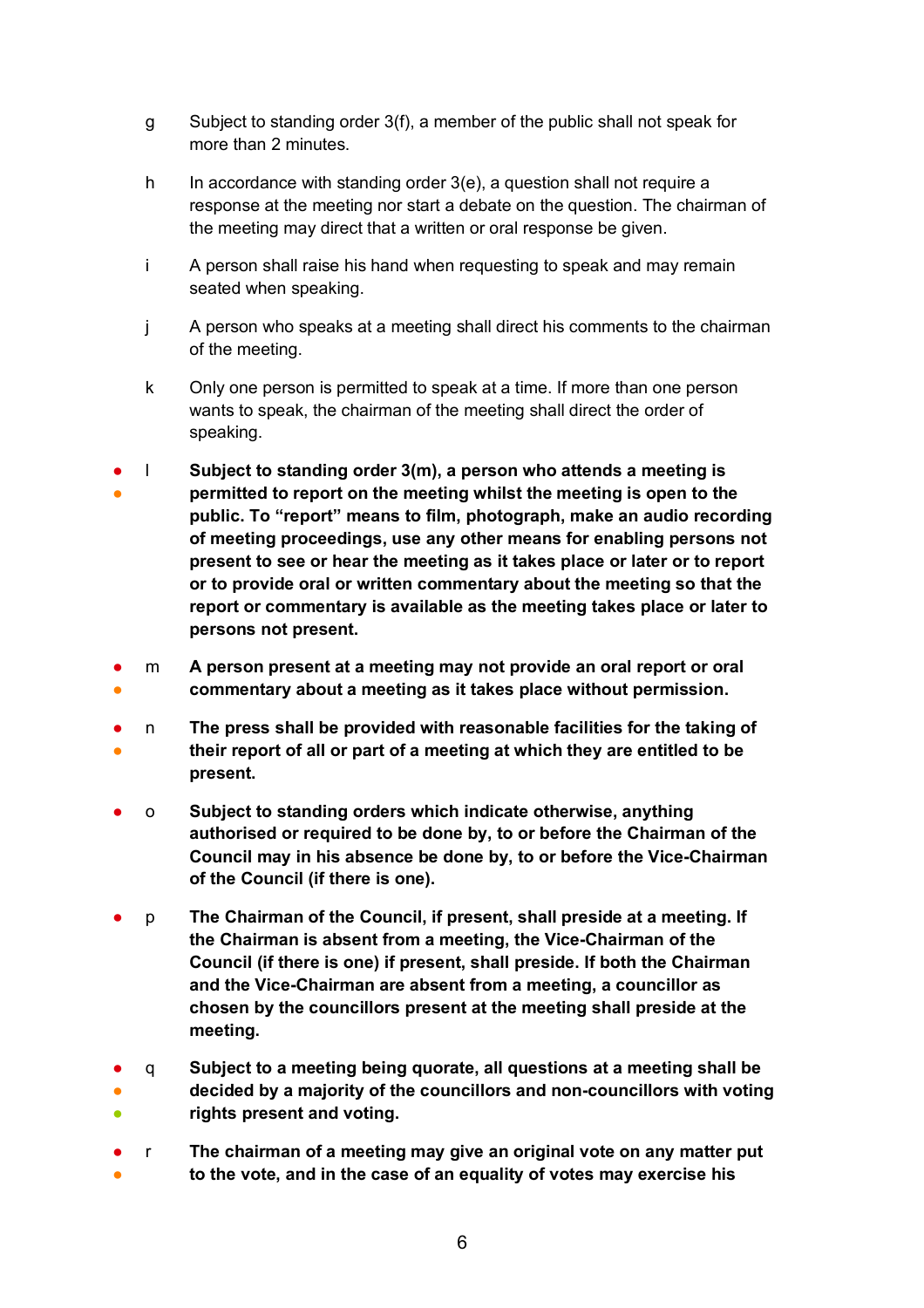### casting vote whether or not he gave an original vote.

*See standing orders 5(h) and (i) for the different rules that apply in the election of the Chairman of the Council at the annual meeting of the Council.*

- s **Unless standing orders provide otherwise, voting on a question shall be by a show of hands. At the request of a councillor, the voting on any question shall be recorded so as to show whether each councillor present and voting gave his vote for or against that question.** Such a request shall be made before moving on to the next item of business on the agenda.
	- t The minutes of a meeting shall include an accurate record of the following:
		- i. the time and place of the meeting;
		- ii. the names of councillors who are present and the names of councillors who are absent;
		- iii. interests that have been declared by councillors and non-councillors with voting rights;
		- iv. the grant of dispensations (if any) to councillors and non-councillors with voting rights:
		- v. whether a councillor or non-councillor with voting rights left the meeting when matters that they held interests in were being considered;
		- vi. if there was a public participation session; and
		- vii. the resolutions made.
- u **A councillor or a non-councillor with voting rights who has a**
- ● **disclosable pecuniary interest or another interest as set out in the Council's code of conduct in a matter being considered at a meeting is subject to statutory limitations or restrictions under the code on his right to participate and vote on that matter.**
- v **No business may be transacted at a meeting unless at least one-third of the whole number of members of the Council are present and in no case shall the quorum of a meeting be less than three.**

*See standing order 4d(viii) for the quorum of a committee or sub-committee meeting.*

- w **If a meeting is or becomes inquorate no business shall be transacted**
- ● and the meeting shall be closed. The business on the agenda for the meeting shall be adjourned to another meeting.
	- x A meeting shall not exceed a period of 2.5 hours.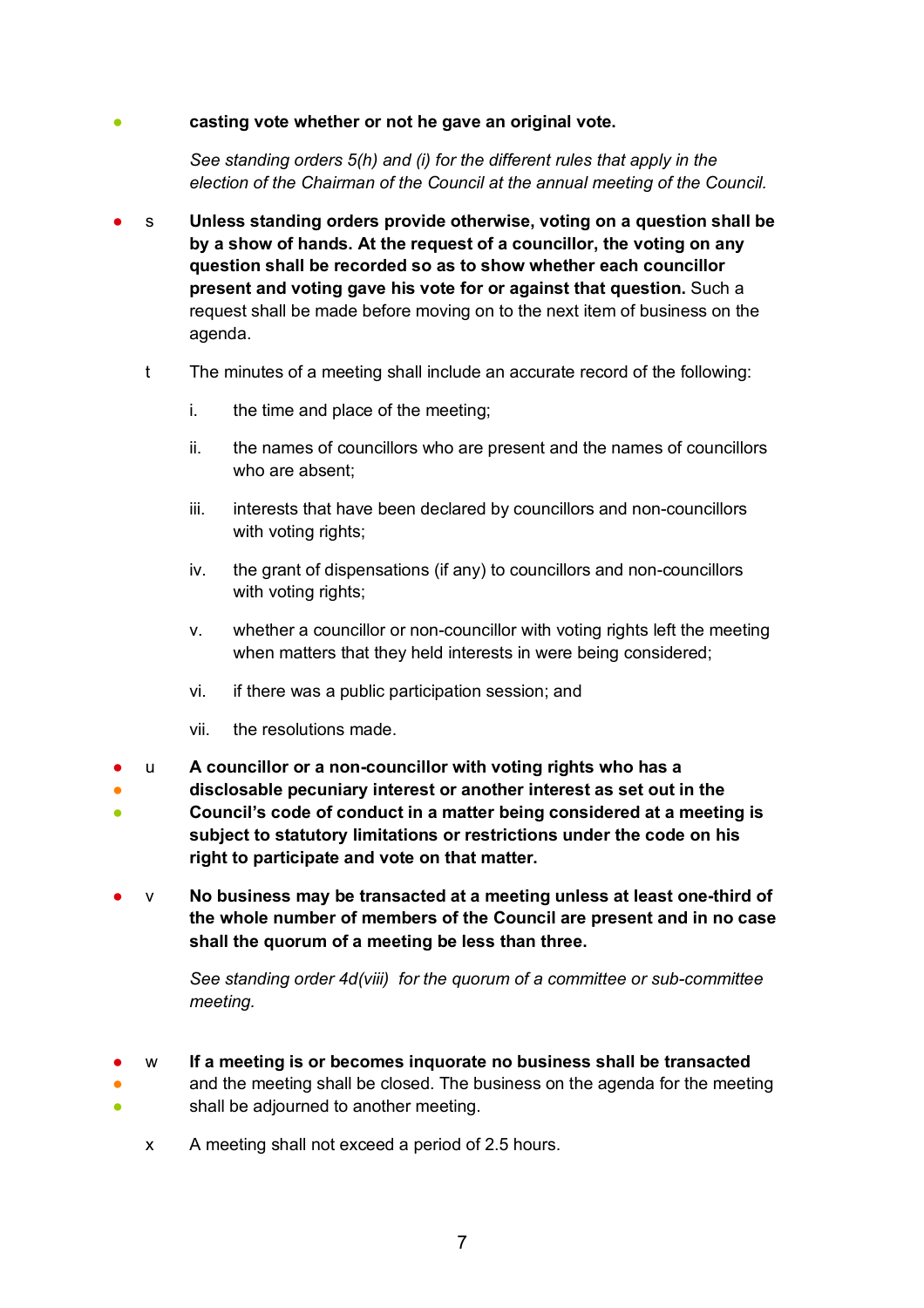#### $\mathbf{4}_{\cdot}$ **Committees and sub-committees**

- a **Unless the Council determines otherwise, a committee may appoint a sub-committee whose terms of reference and members shall be determined by the committee.**
- b **The members of a committee may include non-councillors unless it is a committee which regulates and controls the finances of the Council.**
- c **Unless the Council determines otherwise, all the members of an advisory committee and a sub-committee of the advisory committee may be noncouncillors.**
- d The Council may appoint standing committees or other committees as may be necessary, and:
	- i. shall determine their terms of reference;
	- ii. shall determine the number and time of the ordinary meetings of a standing committee up until the date of the next annual meeting of the Council;
	- iii. shall permit a committee, other than in respect of the ordinary meetings of a committee, to determine the number and time of its meetings;
	- iv. shall, subject to standing orders 4(b) and (c), appoint and determine the terms of office of members of such a committee;
	- v. may, subject to standing orders 4(b) and (c), appoint and determine the terms of office of the substitute members to a committee whose role is to replace the ordinary members at a meeting of a committee if the ordinary members of the committee confirm to the Proper Officer 1 day before the meeting that they are unable to attend;
	- vi. shall, after it has appointed the members of a standing committee, appoint the chairman of the standing committee;
	- vii. shall permit a committee other than a standing committee, to appoint its own chairman at the first meeting of the committee;
	- viii. shall determine the place, notice requirements and quorum for a meeting of a committee and a sub-committee which, in both cases, shall be no less than three;
	- ix. shall determine if the public may participate at a meeting of a committee;
	- x. shall determine if the public and press are permitted to attend the meetings of a sub-committee and also the advance public notice requirements, if any, required for the meetings of a sub-committee;
	- xi. shall determine if the public may participate at a meeting of a subcommittee that they are permitted to attend; and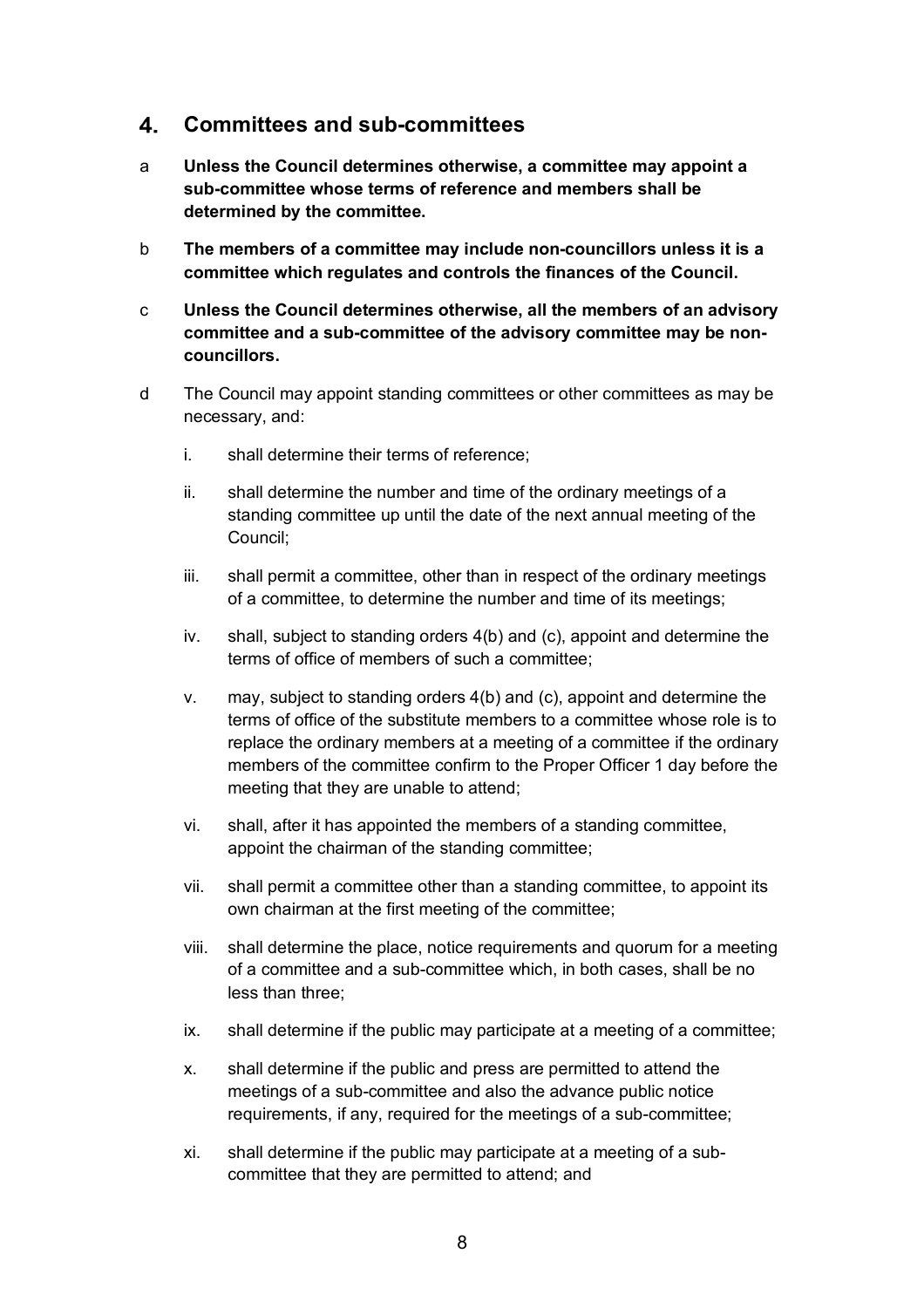xii. may dissolve a committee or a sub-committee.

#### $5<sub>1</sub>$ **Ordinary Council meetings**

- a **In an election year, the annual meeting of the Council shall be held on or within 14 days following the day on which the councillors elected take office.**
- b **In a year which is not an election year, the annual meeting of the Council shall be held on such day in May as the Council decides.**
- c **If no other time is fixed, the annual meeting of the Council shall take place at 6pm.**
- d **In addition to the annual meeting of the Council, at least three other ordinary meetings shall be held in each year on such dates and times as the Council decides.**
- e **The first business conducted at the annual meeting of the Council shall be the election of the Chairman and Vice-Chairman (if there is one) of the Council.**
- f **The Chairman of the Council, unless he has resigned or becomes disqualified, shall continue in office and preside at the annual meeting until his successor is elected at the next annual meeting of the Council.**
- g **The Vice-Chairman of the Council, if there is one, unless he resigns or becomes disqualified, shall hold office until immediately after the election of the Chairman of the Council at the next annual meeting of the Council.**
- h **In an election year, if the current Chairman of the Council has not been re-elected as a member of the Council, he shall preside at the annual meeting until a successor Chairman of the Council has been elected. The current Chairman of the Council shall not have an original vote in respect of the election of the new Chairman of the Council but shall give a casting vote in the case of an equality of votes.**
- i **In an election year, if the current Chairman of the Council has been reelected as a member of the Council, he shall preside at the annual meeting until a new Chairman of the Council has been elected. He may exercise an original vote in respect of the election of the new Chairman of the Council and shall give a casting vote in the case of an equality of votes.**
- j Following the election of the Chairman of the Council and Vice-Chairman (if there is one) of the Council at the annual meeting, the business shall include:
	- i. **In an election year, delivery by the Chairman of the Council and councillors of their acceptance of office forms unless the Council resolves for this to be done at a later date. In a year which is not an**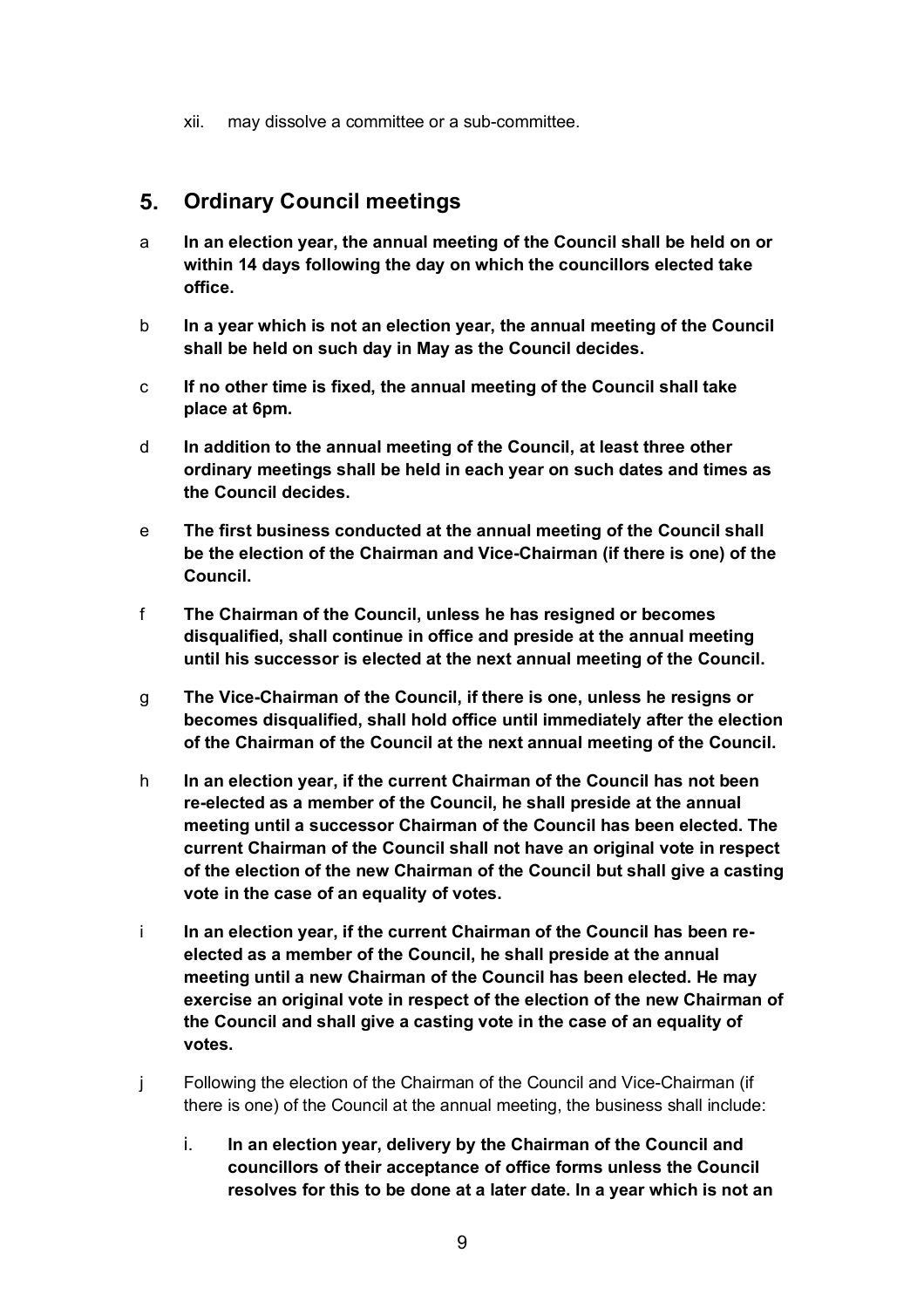### **election year, delivery by the Chairman of the Council of his acceptance of office form unless the Council resolves for this to be done at a later date;**

- ii. Confirmation of the accuracy of the minutes of the last meeting of the Council;
- iii. Receipt of the minutes of the last meeting of a committee;
- iv. Consideration of the recommendations made by a committee;
- v. Review of delegation arrangements to committees, sub-committees, staff and other local authorities;
- vi. Review of the terms of reference for committees;
- vii. Appointment of members to existing committees;
- viii. Appointment of any new committees in accordance with standing order 4;
- ix. Review and adoption of appropriate standing orders and financial regulations;
- x. Review of arrangements (including legal agreements) with other local authorities, not-for-profit bodies and businesses.
- xi. Review of representation on or work with external bodies and arrangements for reporting back;
- xii. In an election year, to make arrangements with a view to the Council becoming eligible to exercise the General Power of Competence in the future;
- xiii. Review of inventory of land and other assets including buildings and office equipment;
- xiv. Confirmation of arrangements for insurance cover in respect of all insurable risks;
- xv. Review of the Council's and/or staff subscriptions to other bodies;
- xvi. Review of the Council's complaints procedure;
- xvii. Review of the Council's policies, procedures and practices in respect of its obligations under freedom of information and data protection legislation (*see also standing orders 11, 20 and 21*);
- xviii. Review of the Council's policy for dealing with the press/media;
- xix. Review of the Council's employment policies and procedures;
- xx. Review of the Council's expenditure incurred under s.137 of the Local Government Act 1972 or the General Power of Competence.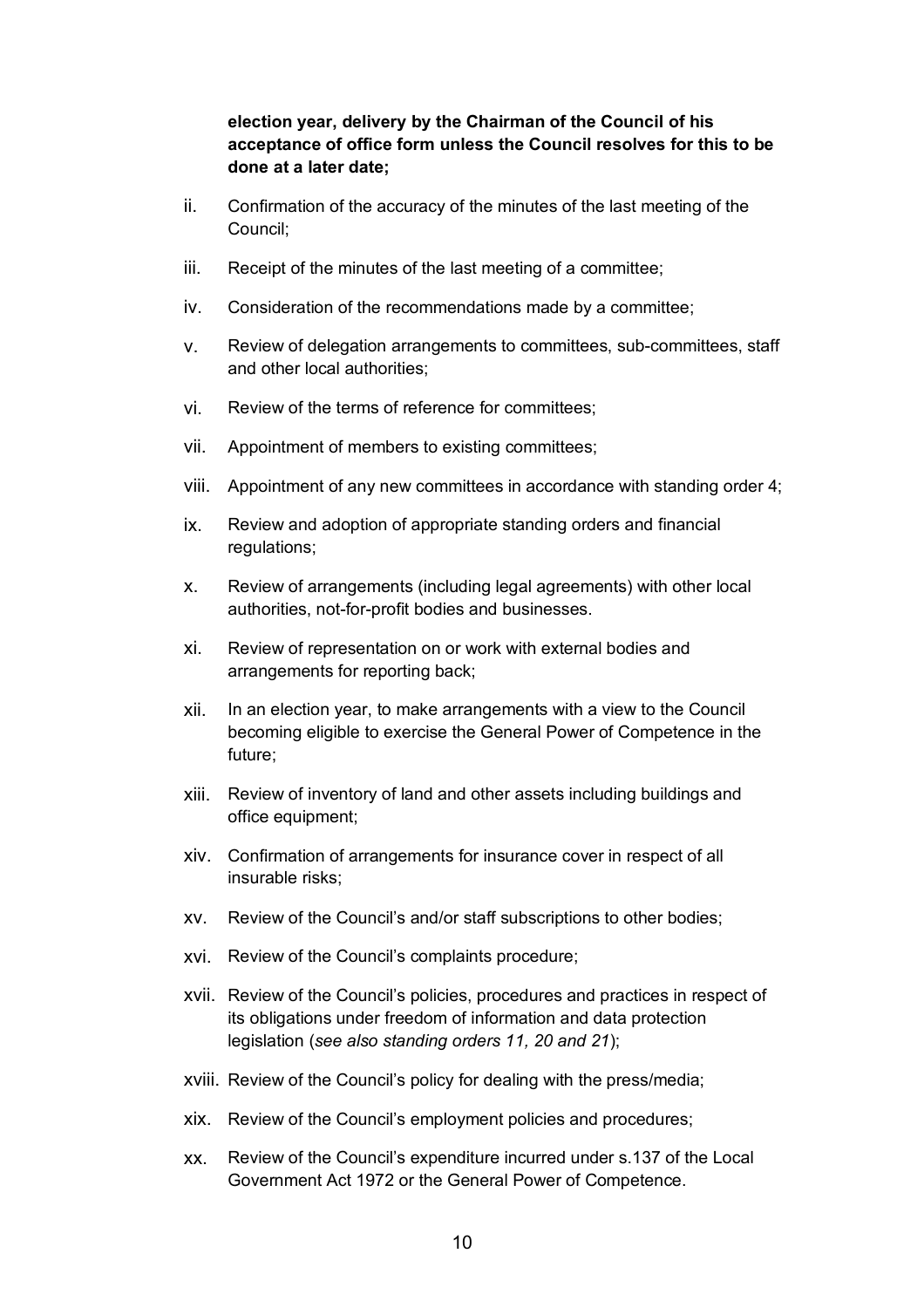xxi. Determining the time and place of ordinary meetings of the Council up to and including the next annual meeting of the Council.

#### **Extraordinary meetings of the Council, committees and**  6. **sub-committees**

- a **The Chairman of the Council may convene an extraordinary meeting of the Council at any time.**
- b **If the Chairman of the Council does not call an extraordinary meeting of the Council within seven days of having been requested in writing to do so by two councillors, any two councillors may convene an extraordinary meeting of the Council. The public notice giving the time, place and agenda for such a meeting shall be signed by the two councillors.**
- c The chairman of a committee [or a sub-committee] may convene an extraordinary meeting of the committee [or the sub-committee] at any time.
- d If the chairman of a committee [or a sub-committee] does not call an extraordinary meeting within 7 days of having been requested to do so by 2 members of the committee [or the sub-committee], any 2 members of the committee [or the sub-committee] may convene an extraordinary meeting of the committee [or a sub-committee].

#### $7<sub>1</sub>$ **Previous resolutions**

- a A resolution shall not be reversed within six months except either by a special motion, which requires written notice by at least 3 councillors to be given to the Proper Officer in accordance with standing order 9, or by a motion moved in pursuance of the recommendation of a committee or a sub-committee.
- b When a motion moved pursuant to standing order 7(a) has been disposed of, no similar motion may be moved for a further six months.

#### $8<sub>-</sub>$ **Voting on appointments**

a Where more than two persons have been nominated for a position to be filled by the Council and none of those persons has received an absolute majority of votes in their favour, the name of the person having the least number of votes shall be struck off the list and a fresh vote taken. This process shall continue until a majority of votes is given in favour of one person. A tie in votes may be settled by the casting vote exercisable by the chairman of the meeting.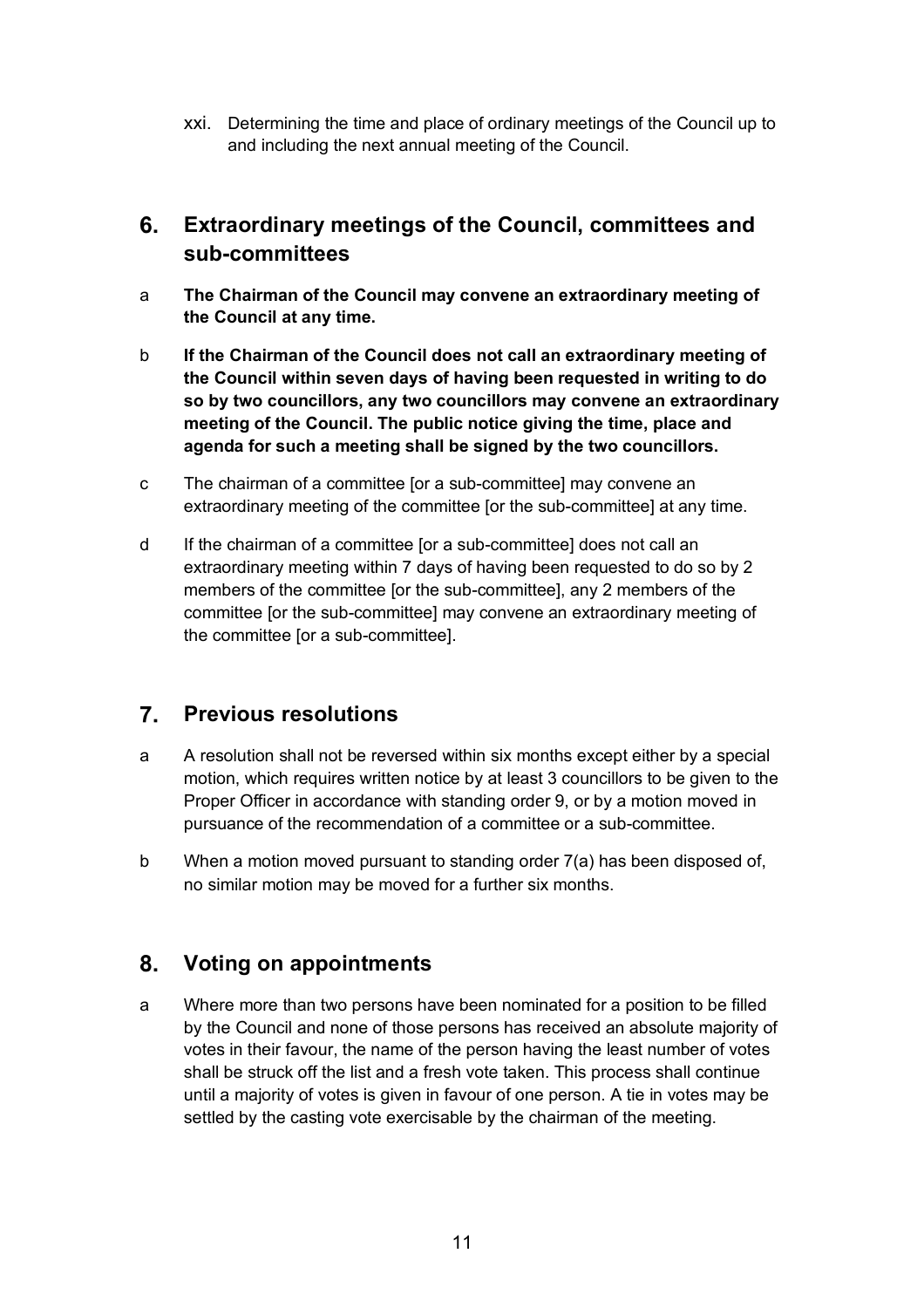#### 9. **Motions for a meeting that require written notice to be given to the Proper Officer**

- a A motion shall relate to the responsibilities of the meeting for which it is tabled and in any event shall relate to the performance of the Council's statutory functions, powers and obligations or an issue which specifically affects the Council's area or its residents.
- b No motion may be moved at a meeting unless it is on the agenda and the mover has given written notice of its wording to the Proper Officer at least 4 clear days before the meeting. Clear days do not include the day of the notice or the day of the meeting.
- c The Proper Officer may, before including a motion on the agenda received in accordance with standing order 9(b), correct obvious grammatical or typographical errors in the wording of the motion.
- d If the Proper Officer considers the wording of a motion received in accordance with standing order 9(b) is not clear in meaning, the motion shall be rejected until the mover of the motion resubmits it, so that it can be understood, in writing, to the Proper Officer at least 4 clear days before the meeting.
- e If the wording or subject of a proposed motion is considered improper, the Proper Officer shall consult with the chairman of the forthcoming meeting or, as the case may be, the councillors who have convened the meeting, to consider whether the motion shall be included in the agenda or rejected.
- f The decision of the Proper Officer as to whether or not to include the motion on the agenda shall be final.

### **Motions at a meeting that do not require written notice**

- a The following motions may be moved at a meeting without written notice to the Proper Officer:
	- i. to correct an inaccuracy in the draft minutes of a meeting;
	- ii. to move to a vote;
	- iii. to defer consideration of a motion;
	- iv. to refer a motion to a particular committee or sub-committee;
	- v. to appoint a person to preside at a meeting;
	- vi. to change the order of business on the agenda;
	- vii. to proceed to the next business on the agenda;
	- viii. to require a written report;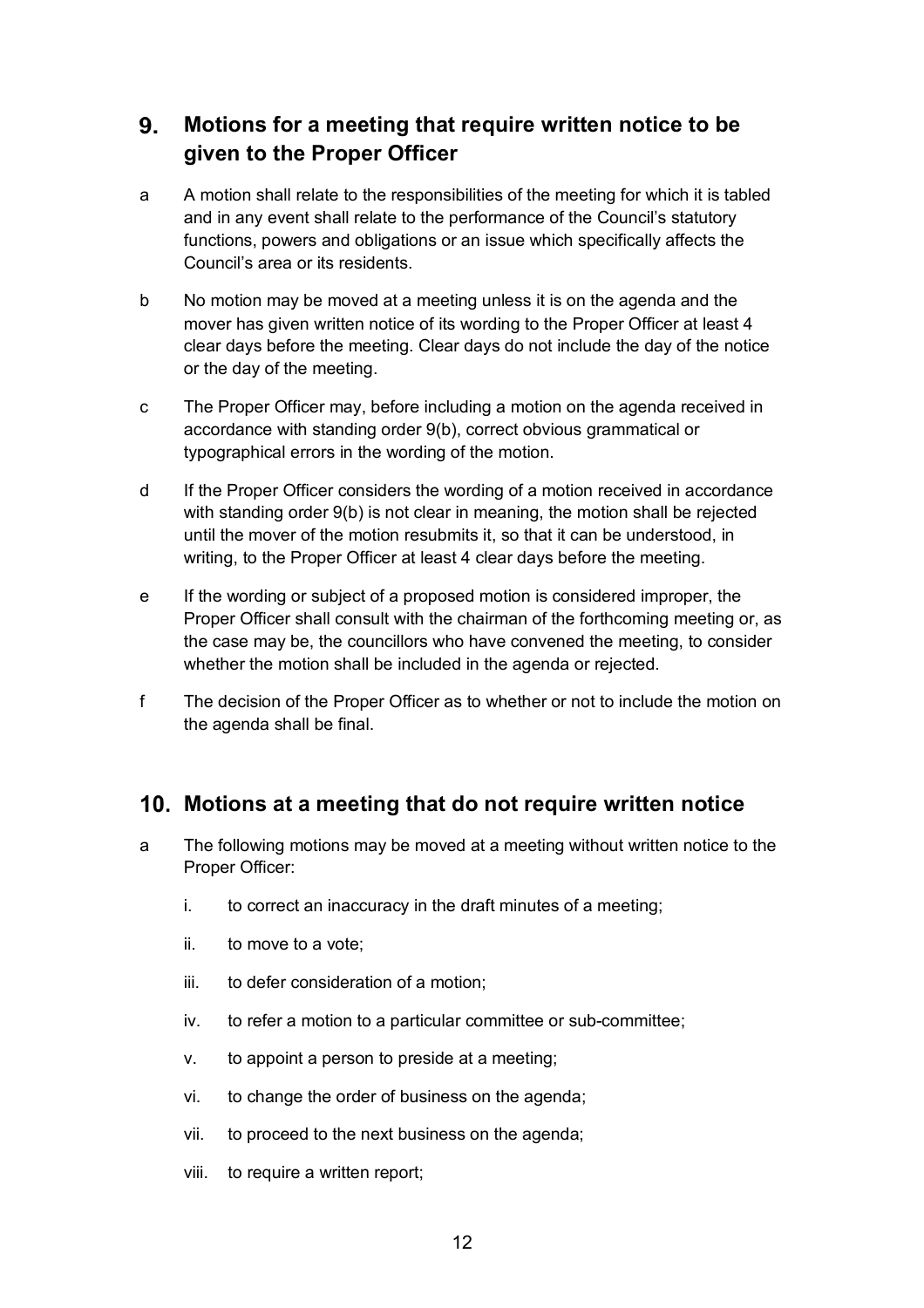- ix. to appoint a committee or sub-committee and their members;
- x. to extend the time limits for speaking;
- xi. to exclude the press and public from a meeting in respect of confidential or other information which is prejudicial to the public interest;
- xii. to not hear further from a councillor or a member of the public;
- xiii. to exclude a councillor or member of the public for disorderly conduct;
- xiv. to temporarily suspend the meeting;
- xv. to suspend a particular standing order (unless it reflects mandatory statutory or legal requirements);
- xvi. to adjourn the meeting; or
- xvii. to close the meeting.

### **Management of information**

*See also standing order 20.*

- a **The Council shall have in place and keep under review, technical and organisational measures to keep secure information (including personal data) which it holds in paper and electronic form. Such arrangements shall include deciding who has access to personal data and encryption of personal data.**
- b **The Council shall have in place, and keep under review, policies for the retention and safe destruction of all information (including personal data) which it holds in paper and electronic form. The Council's retention policy shall confirm the period for which information (including personal data) shall be retained or if this is not possible the criteria used to determine that period (e.g. the Limitation Act 1980).**
- c **The agenda, papers that support the agenda and the minutes of a meeting shall not disclose or otherwise undermine confidential information or personal data without legal justification.**
- d **Councillors, staff, the Council's contractors and agents shall not disclose confidential information or personal data without legal justification.**

### **Draft minutes**

| <b>Full Council meetings</b> | $\bullet$ |
|------------------------------|-----------|
| Committee meetings           |           |
| Sub-committee meetings       |           |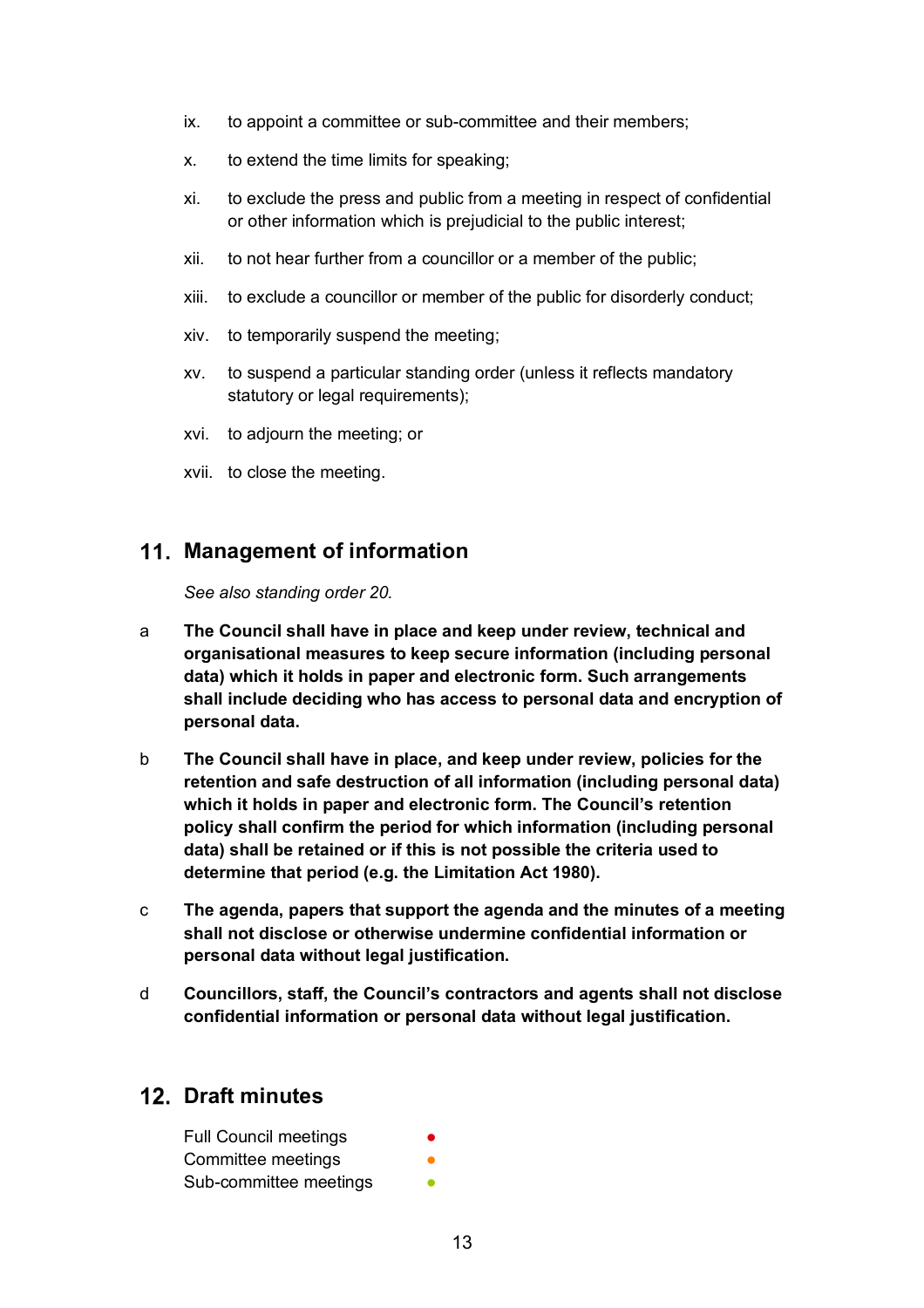- a If the draft minutes of a preceding meeting have been served on councillors with the agenda to attend the meeting at which they are due to be approved for accuracy, they shall be taken as read.
- b There shall be no discussion about the draft minutes of a preceding meeting except in relation to their accuracy. A motion to correct an inaccuracy in the draft minutes shall be moved in accordance with standing order 10(a)(i).
- c The accuracy of draft minutes, including any amendment(s) made to them, shall be confirmed by resolution and shall be signed by the chairman of the meeting and stand as an accurate record of the meeting to which the minutes relate.
- d If the chairman of the meeting does not consider the minutes to be an accurate record of the meeting to which they relate, he shall sign the minutes and include a paragraph in the following terms or to the same effect:

"The chairman of this meeting does not believe that the minutes of the meeting of Mattishall Parish Council held on [date] in respect of (xx) were a correct record but his view was not upheld by the meeting and the minutes are confirmed as an accurate record of the proceedings."

- ● ● e **If the Council's gross annual income or expenditure (whichever is higher) does not exceed £25,000, it shall publish draft minutes on a website which is publicly accessible and free of charge not later than one month after the meeting has taken place.**
	- f Subject to the publication of draft minutes in accordance with standing order 12(e) and standing order 20(a) and following a resolution which confirms the accuracy of the minutes of a meeting, the draft minutes or recordings of the meeting for which approved minutes exist shall be destroyed.

#### $13.$ **Code of Conduct and dispensations**

*See also standing order 3(u).*

- a All councillors and non-councillors with voting rights shall observe the code of conduct adopted by the Council.
- b Unless he has been granted a dispensation, a councillor or non-councillor with voting rights shall withdraw from a meeting when it is considering a matter in which he has a disclosable pecuniary interest. He may return to the meeting after it has considered the matter in which he had the interest.
- c Unless he has been granted a dispensation, a councillor or non-councillor with voting rights shall withdraw from a meeting when it is considering a matter in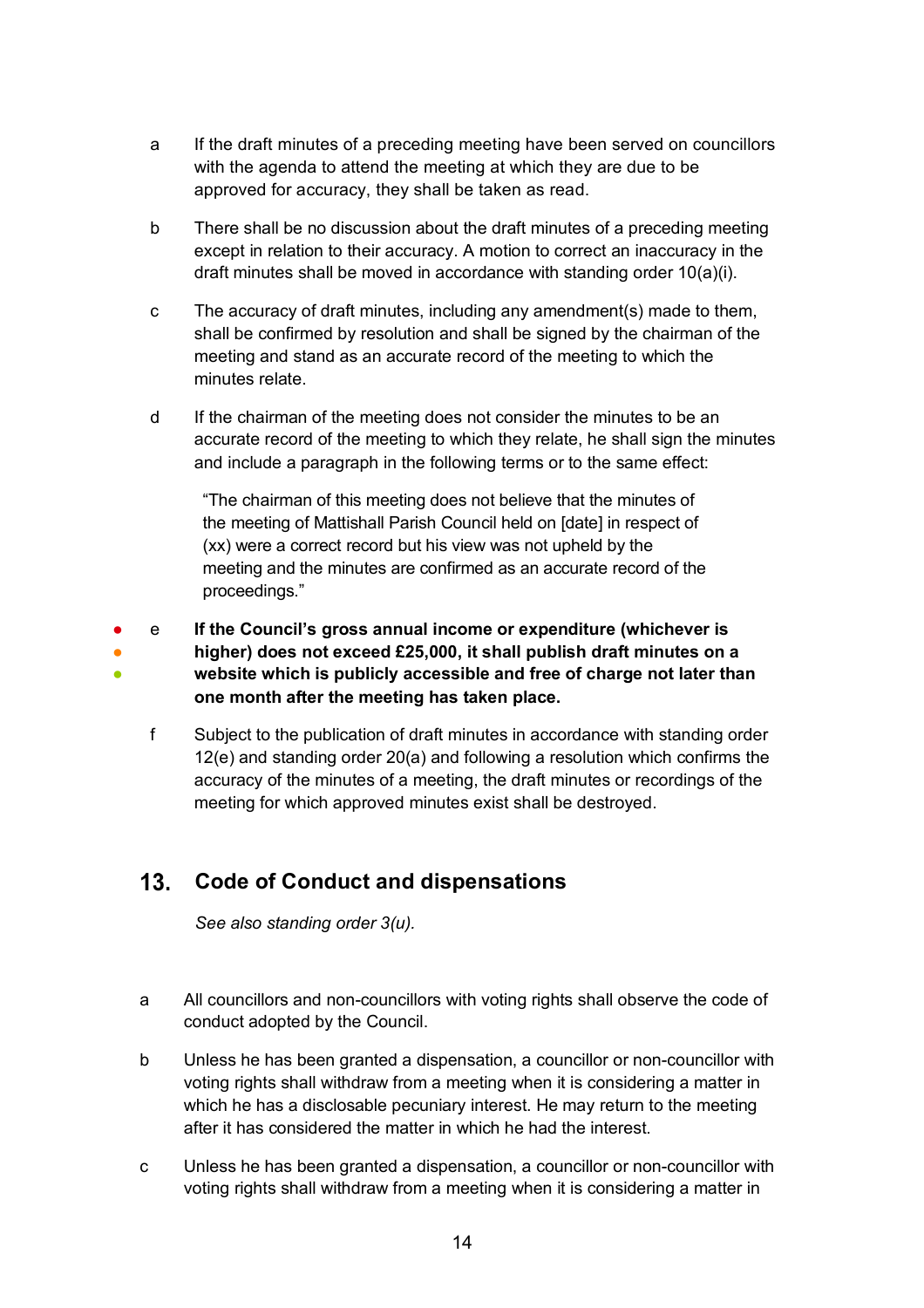which he has another interest if so required by the Council's code of conduct. He may return to the meeting after it has considered the matter in which he had the interest.

- d **Dispensation requests shall be in writing and submitted to the Proper Officer** as soon as possible before the meeting, or failing that, at the start of the meeting for which the dispensation is required.
- e A decision as to whether to grant a dispensation shall be made by a meeting of the Council, or committee or sub-committee for which the dispensation is required and that decision is final.
- f A dispensation request shall confirm:
	- i. the description and the nature of the disclosable pecuniary interest or other interest to which the request for the dispensation relates;
	- ii. whether the dispensation is required to participate at a meeting in a discussion only or a discussion and a vote;
	- iii. the date of the meeting or the period (not exceeding four years) for which the dispensation is sought; and
	- iv. an explanation as to why the dispensation is sought.
- g Subject to standing orders 13(d) and (f), a dispensation request shall be considered at the beginning of the meeting of the Council, or committee or subcommittee for which the dispensation is required].
- **h A dispensation may be granted in accordance with standing order 13(e) if having regard to all relevant circumstances any of the following apply:**
	- **i. without the dispensation the number of persons prohibited from participating in the particular business would be so great a proportion of the meeting transacting the business as to impede the transaction of the business;**
	- **ii. granting the dispensation is in the interests of persons living in the Council's area; or**
	- **iii. it is otherwise appropriate to grant a dispensation.**

### **Code of conduct complaints**

- a Upon notification by the District Council that it is dealing with a complaint that a councillor or non-councillor with voting rights has breached the Council's code of conduct, the Proper Officer shall, subject to standing order 11, report this to the Council.
- b Where the notification in standing order 14(a) relates to a complaint made by the Proper Officer, the Proper Officer shall notify the Chairman of Council of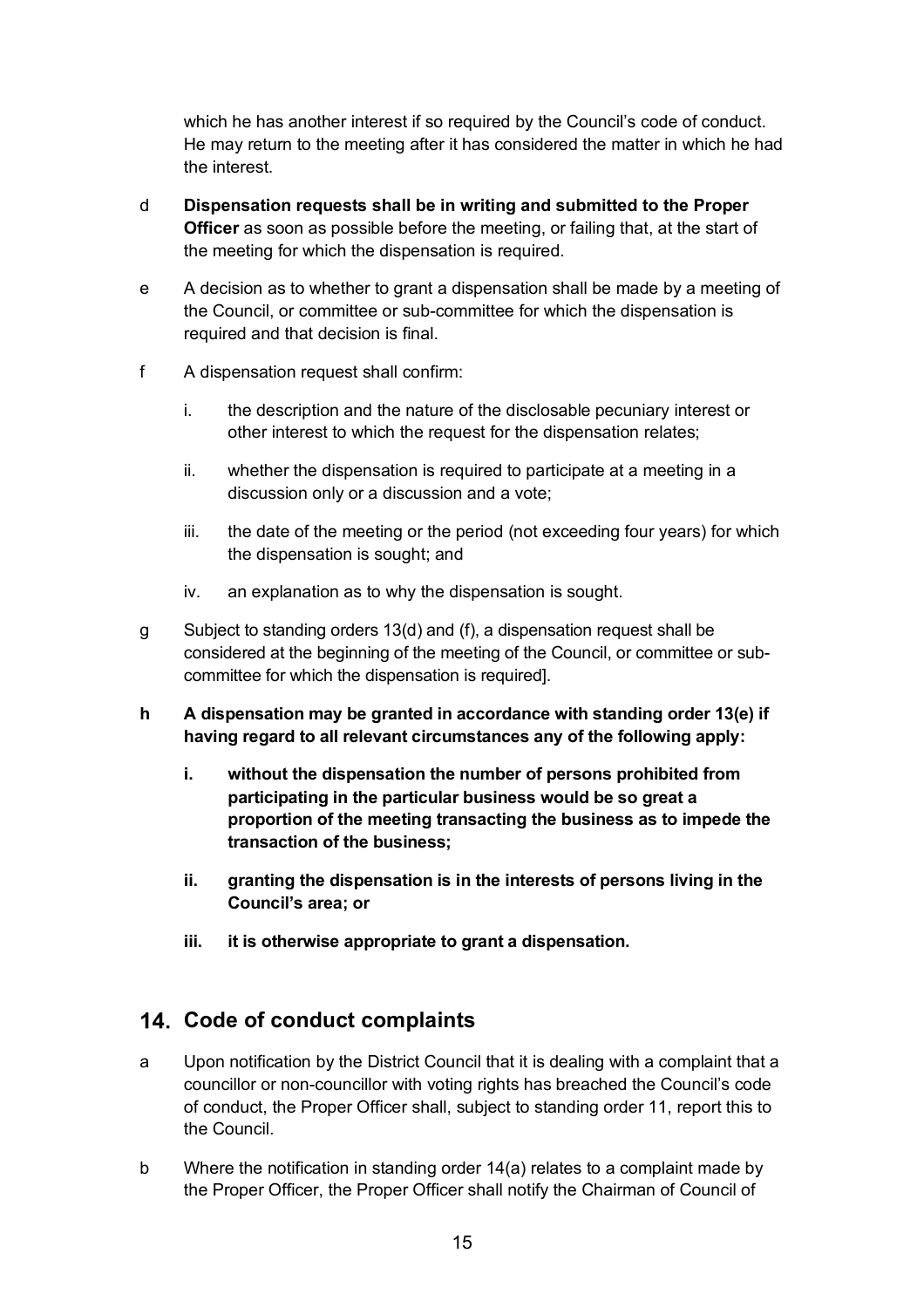this fact, and the Chairman shall nominate another staff member to assume the duties of the Proper Officer in relation to the complaint until it has been determined and the Council has agreed what action, if any, to take in accordance with standing order 14(d).

- c The Council may:
	- i. provide information or evidence where such disclosure is necessary to investigate the complaint or is a legal requirement;
	- ii. seek information relevant to the complaint from the person or body with statutory responsibility for investigation of the matter;
- d **Upon notification by the District Council that a councillor or noncouncillor with voting rights has breached the Council's code of conduct, the Council shall consider what, if any, action to take against him. Such action excludes disqualification or suspension from office.**

### **15. Proper Officer**

- a The Proper Officer shall be either (i) the clerk or (ii) other staff member(s) nominated by the Council to undertake the work of the Proper Officer when the Proper Officer is absent.
- b The Proper Officer shall:
	- i. **at least three clear days before a meeting of the council, a committee** or a sub-committee**,**
		- **serve on councillors by delivery or post at their residences or by email authenticated in such manner as the Proper Officer thinks fit, a signed summons confirming the time, place and the agenda (provided the councillor has consented to service by email), and**
		- **Provide, in a conspicuous place, public notice of the time, place and agenda (provided that the public notice with agenda of an extraordinary meeting of the Council convened by councillors is signed by them).**

*See standing order 3(b) for the meaning of clear days for a meeting of a full council and standing order 3(c) for the meaning of clear days for a meeting of a committee;*

- ii. subject to standing order 9, include on the agenda all motions in the order received unless a councillor has given written notice at least 4 days before the meeting confirming his withdrawal of it;
- iii. **convene a meeting of the Council for the election of a new Chairman of the Council, occasioned by a casual vacancy in his office;**
- iv. **facilitate inspection of the minute book by local government**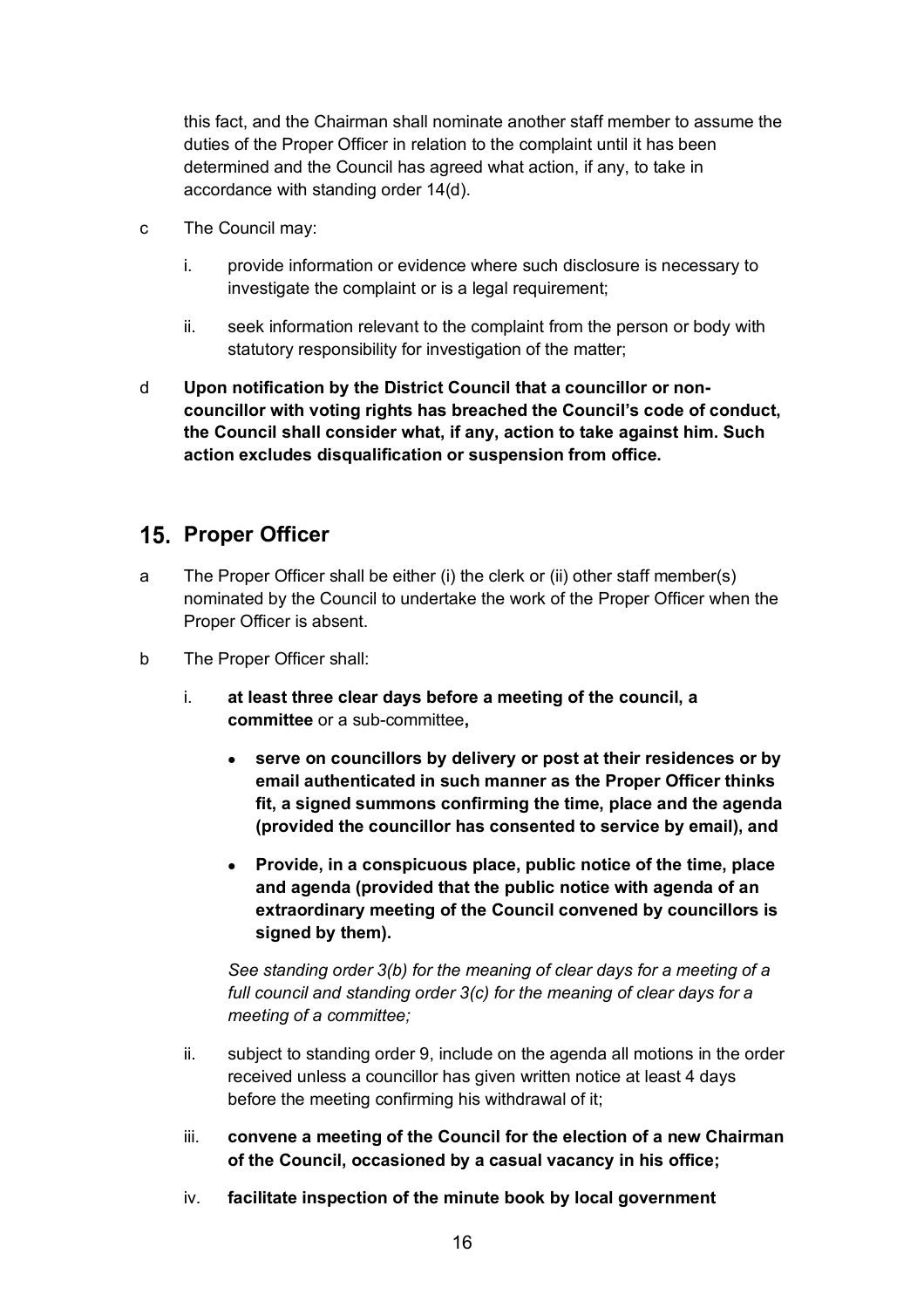**electors;**

- v. **receive and retain copies of byelaws made by other local authorities;**
- vi. hold acceptance of office forms from councillors;
- vii. hold a copy of every councillor's register of interests;
- viii. assist with responding to requests made under freedom of information legislation and rights exercisable under data protection legislation, in accordance with the Council's relevant policies and procedures;
- ix. liaise, as appropriate, with the Council's Data Protection Officer;
- x. receive and send general correspondence and notices on behalf of the Council except where there is a resolution to the contrary;
- xi. assist in the organisation of, storage of, access to, security of and destruction of information held by the Council in paper and electronic form subject to the requirements of data protection and freedom of information legislation and other legitimate requirements (e.g. the Limitation Act 1980);
- xii. arrange for legal deeds to be executed; (*see also standing order 23);*
- xiii. arrange or manage the prompt authorisation, approval, and instruction regarding any payments to be made by the Council in accordance with its financial regulations;
- xiv. record every planning application notified to the Council and the Council's response to the local planning authority;
- xv. refer a planning application received by the Council to the Chairman or in his absence the Vice-Chairman of the Council within two working days of receipt to facilitate an extraordinary meeting if the nature of a planning application requires consideration before the next ordinary meeting of the Council;
- xvi. manage access to information about the Council via the publication scheme; and
- xvii. retain custody of the seal of the Council (if there is one) which shall not be used without a resolution to that effect. (s*ee also standing order 23).*

### **16. Responsible Financial Officer**

a The Council shall appoint appropriate staff member(s) to undertake the work of the Responsible Financial Officer when the Responsible Financial Officer is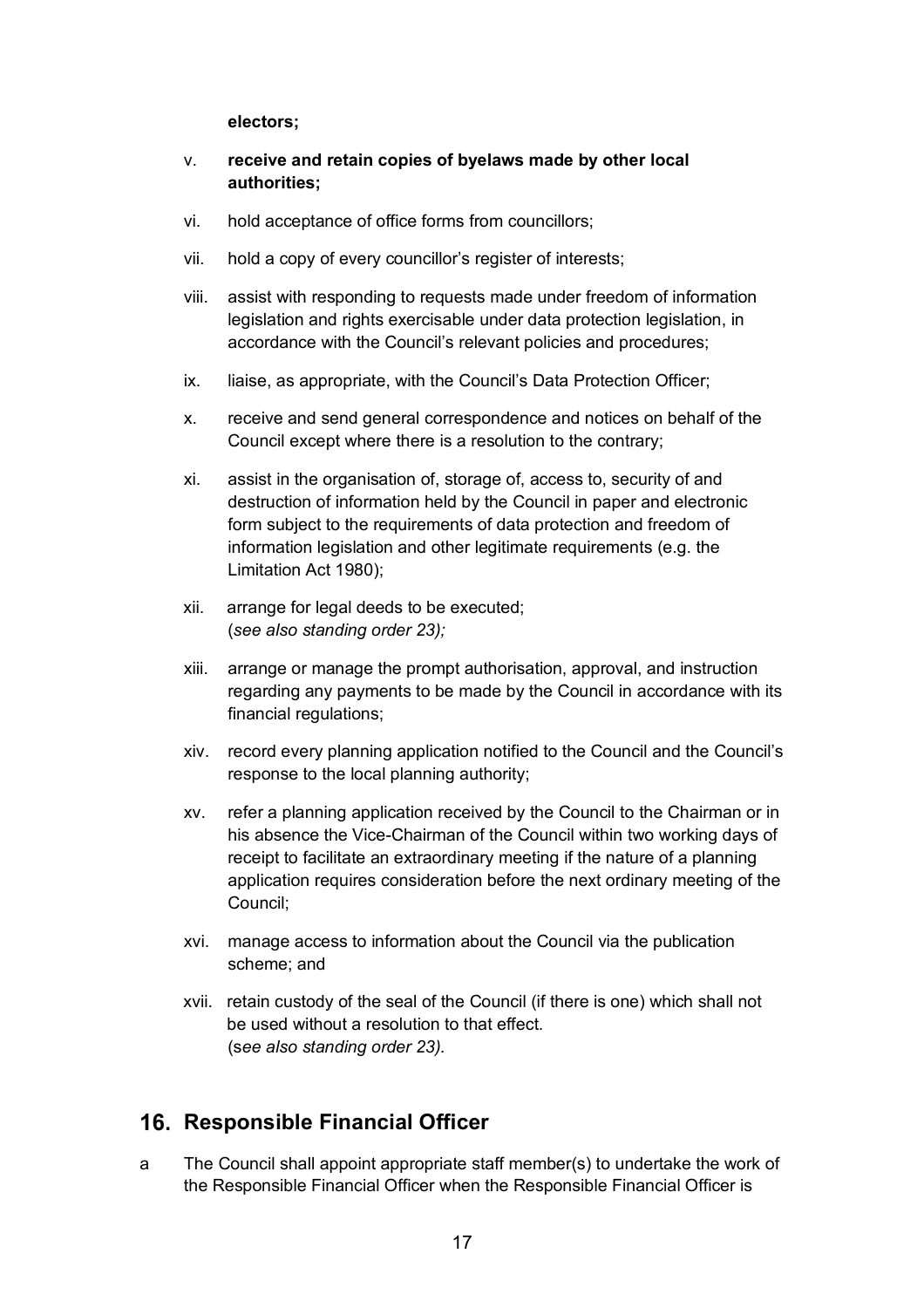absent.

### **Accounts and accounting statements**

- a "Proper practices" in standing orders refer to the most recent version of "Governance and Accountability for Local Councils – a Practitioners' Guide".
- b All payments by the Council shall be authorised, approved and paid in accordance with the law, proper practices and the Council's financial regulations.
- c The Responsible Financial Officer shall supply to each councillor as soon as practicable after 30 June, 30 September and 31 December in each year a statement to summarise:
	- i. the Council's receipts and payments (or income and expenditure) for each quarter;
	- ii. the Council's aggregate receipts and payments (or income and expenditure) for the year to date;
	- iii. the balances held at the end of the quarter being reported and which includes a comparison with the budget for the financial year and highlights any actual or potential overspends.
- d As soon as possible after the financial year end at 31 March, the Responsible Financial Officer shall provide:
	- i. each councillor with a statement summarising the Council's receipts and payments (or income and expenditure) for the last quarter and the year to date for information; and
	- ii. to the Council the accounting statements for the year in the form of Section 1 of the annual governance and accountability return, as required by proper practices, for consideration and approval.
- e The year-end accounting statements shall be prepared in accordance with proper practices and apply the form of accounts determined by the Council (receipts and payments, or income and expenditure) for the year to 31 March. A completed draft annual governance and accountability return shall be presented to all councillors at least 14 days prior to anticipated approval by the Council. The annual governance and accountability return of the Council, which is subject to external audit, including the annual governance statement, shall be presented to the Council for consideration and formal approval before 30 June.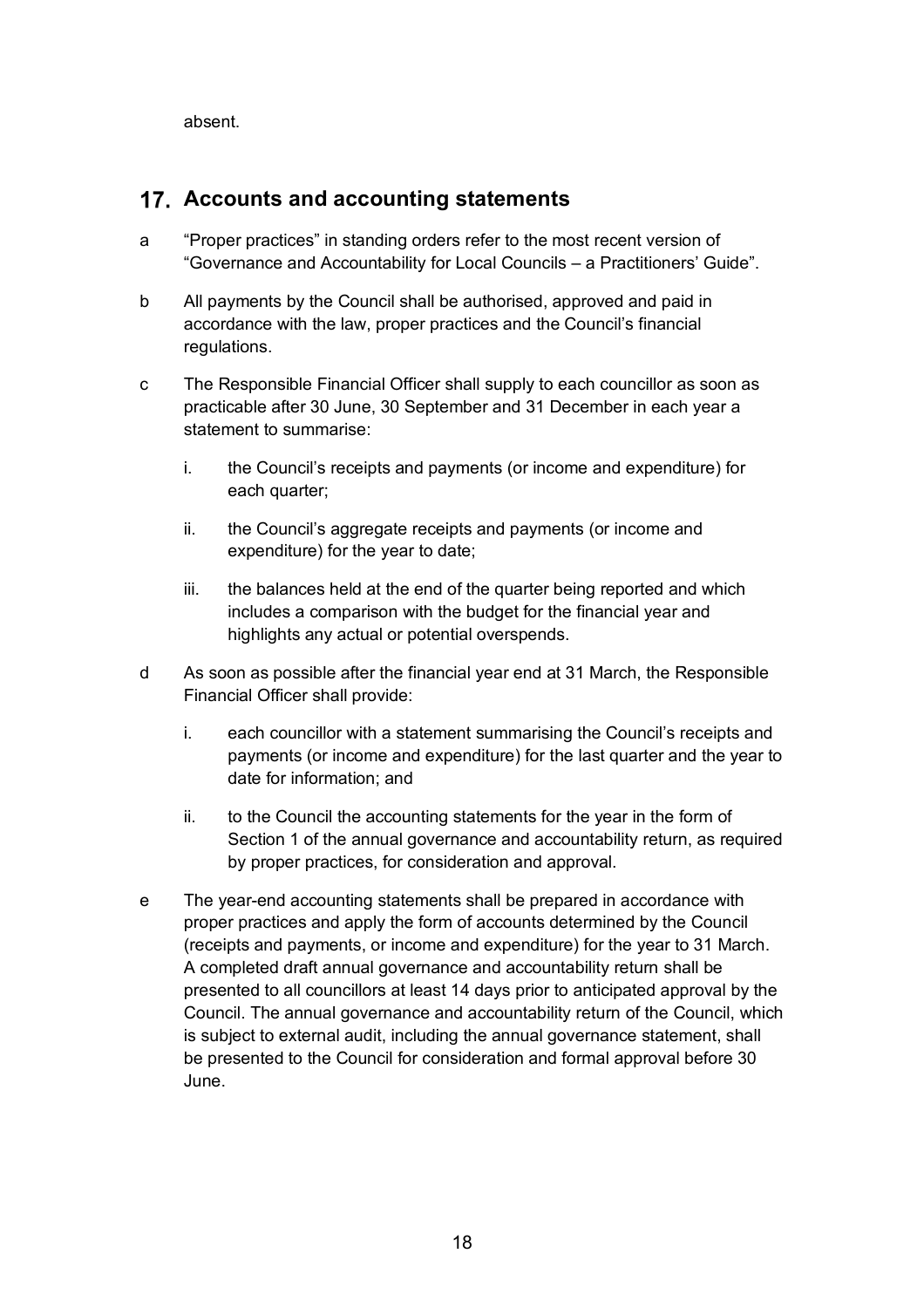### **Financial controls and procurement**

- a. The Council shall consider and approve financial regulations drawn up by the Responsible Financial Officer, which shall include detailed arrangements in respect of the following:
	- i. the keeping of accounting records and systems of internal controls;
	- ii. the assessment and management of financial risks faced by the Council;
	- iii. the work of the independent internal auditor in accordance with proper practices and the receipt of regular reports from the internal auditor, which shall be required at least annually;
	- iv. the inspection and copying by councillors and local electors of the Council's accounts and/or orders of payments; and
	- v. whether contracts with an estimated value below **£25,000** due to special circumstances are exempt from a tendering process or procurement exercise.
- b. Financial regulations shall be reviewed regularly and at least annually for fitness of purpose.
- c. **A public contract regulated by the Public Contracts Regulations 2015 with an estimated value in excess of £25,000 but less than the relevant thresholds in standing order 18(f) is subject to Regulations 109-114 of the Public Contracts Regulations 2015 which include a requirement on the Council to advertise the contract opportunity on the Contracts Finder website regardless of what other means it uses to advertise the opportunity.**
- d. Subject to additional requirements in the financial regulations of the Council, the tender process for contracts for the supply of goods, materials, services or the execution of works shall include, as a minimum, the following steps:
	- i. a specification for the goods, materials, services or the execution of works shall be drawn up;
	- ii. an invitation to tender shall be drawn up to confirm (i) the Council's specification (ii) the time, date and address for the submission of tenders (iii) the date of the Council's written response to the tender and (iv) the prohibition on prospective contractors contacting councillors or staff to encourage or support their tender outside the prescribed process;
	- iii. the invitation to tender shall be advertised in a local newspaper and in any other manner that is appropriate;
	- iv. tenders are to be submitted in writing in a sealed marked envelope addressed to the Proper Officer;
	- v. tenders shall be opened by the Proper Officer in the presence of at least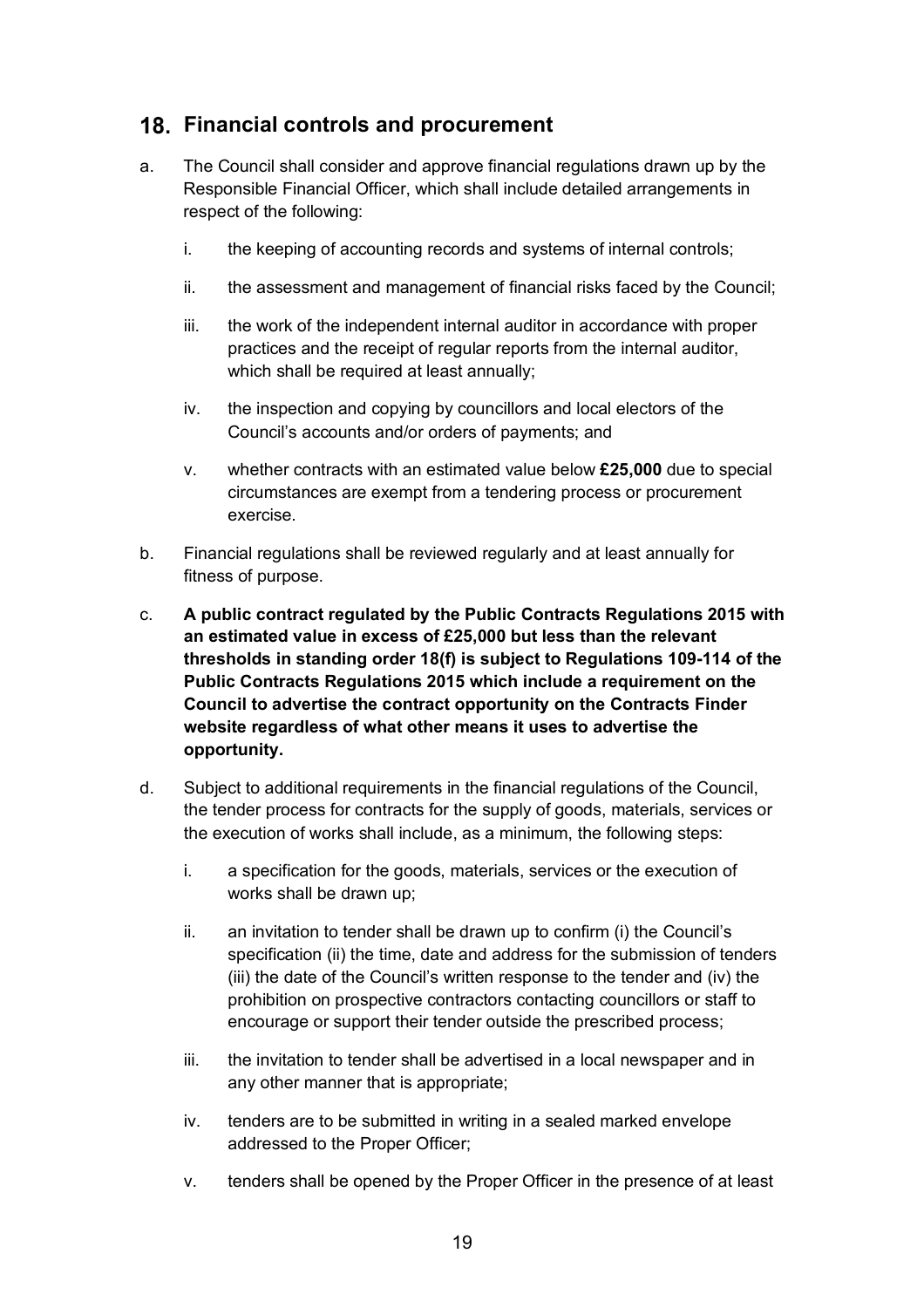one councillor after the deadline for submission of tenders has passed;

- vi. tenders are to be reported to and considered by the appropriate meeting of the Council or a committee or sub-committee with delegated responsibility.
- e. Neither the Council, nor a committee or a sub-committee with delegated responsibility for considering tenders, is bound to accept the lowest value tender.
- f. **A public contract regulated by the Public Contracts Regulations 2015 with an estimated value in excess of £181,302 for a public service or supply contract or in excess of £4,551,413 for a public works contract (or other thresholds determined by the European Commission every two years and published in the Official Journal of the European Union (OJEU)) shall comply with the relevant procurement procedures and other requirements in the Public Contracts Regulations 2015 which include advertising the contract opportunity on the Contracts Finder website and in OJEU.**
- g. **A public contract in connection with the supply of gas, heat, electricity, drinking water, transport services, or postal services to the public; or the provision of a port or airport; or the exploration for or extraction of gas, oil or solid fuel with an estimated value in excess of £363,424 for a supply, services or design contract; or in excess of £4,551,413 for a works contract; or £820,370 for a social and other specific services contract (or other thresholds determined by the European Commission every two years and published in OJEU) shall comply with the relevant procurement procedures and other requirements in the Utilities Contracts Regulations 2016.**

### **Handling staff matters**

- a A matter personal to a member of staff that is being considered by a meeting of the Council is subject to standing order 11.
- b Subject to the Council's policy regarding absences from work, the Council's Clerk shall notify the chairman of Council or, if he is not available, the vicechairman of the Council of absence occasioned by illness or other reason and that person shall report such absence to the whole of the Council. The Clerk shall record such absences on his/her timesheet.
- c Two members of the Council (agreed in advance) shall conduct a review of the performance and annual appraisal of the Clerk's work. The reviews and appraisal shall be reported in writing and is subject to approval by resolution by the Council.
- d Subject to the council's policy regarding the handling of grievance matters, the Clerk shall contact the chairman of the council or in his absence, the vice-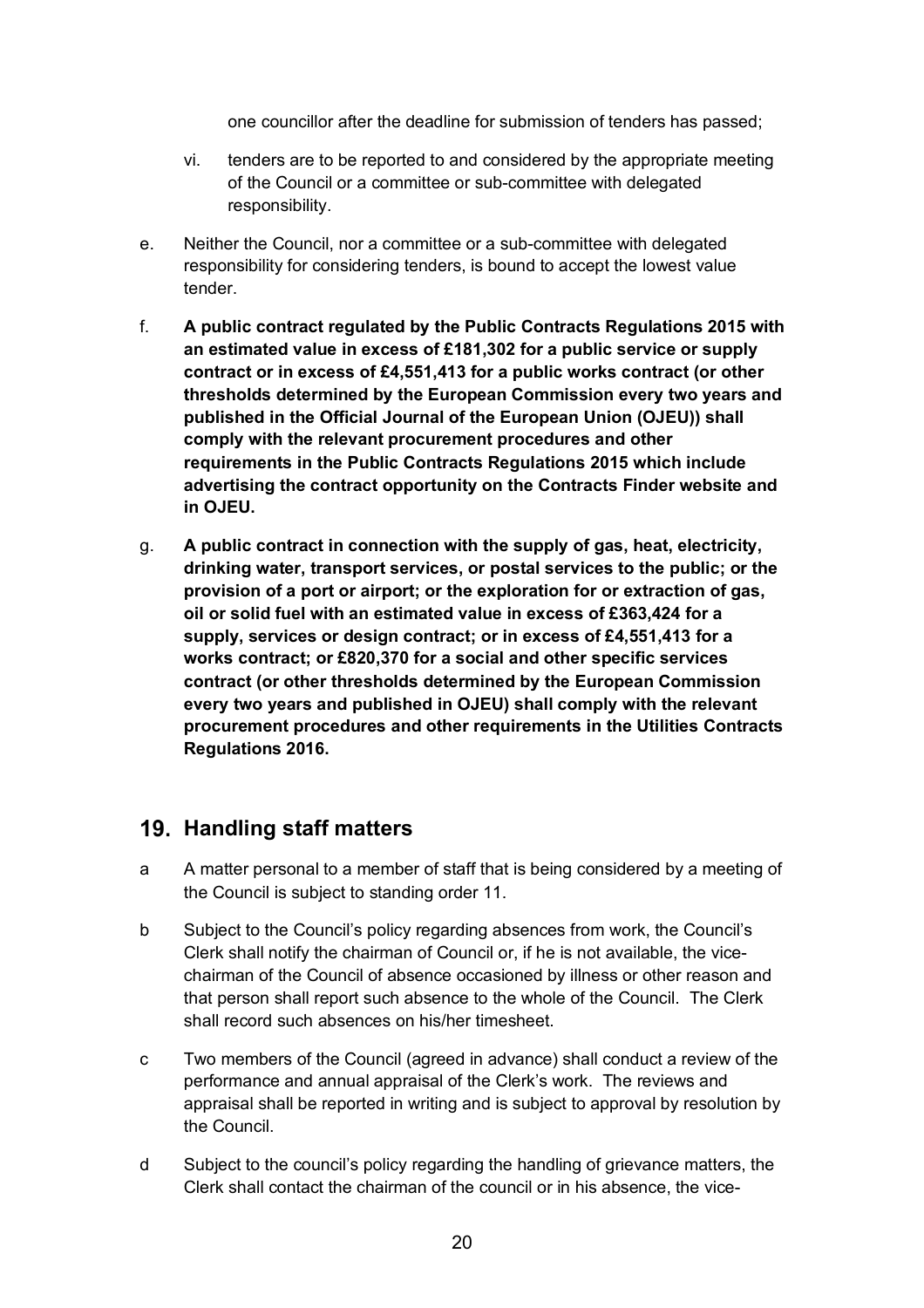chairman of council in respect of an informal or formal grievance matter, and this matter shall be reported back and progressed by resolution of council.

- e Subject to the Council's policy regarding the handling of grievance matters, if an informal or formal grievance matter raised by [the member of staff's job title] relates to the chairman or vice-chairman, this shall be communicated to another member of the Council, which shall be reported back and progressed by resolution of Council or Personnel Committee.
- f Any persons responsible for all or part of the management of staff shall treat as confidential the written records of all meetings relating to their performance, capabilities, grievance or disciplinary matters.
- g In accordance with standing order 11(a), persons with line management responsibilities shall have access to staff records referred to in standing order 19(f).

### **Responsibilities to provide information**

*See also standing order 21.*

- a **In accordance with freedom of information legislation, the Council shall publish information in accordance with its publication scheme and respond to requests for information held by the Council.**
- b. [*If gross annual income or expenditure (whichever is higher) does not exceed £25,000*] **The Council shall publish information in accordance with the requirements of the Smaller Authorities (Transparency Requirements) (England) Regulations 2015.**

OR

[*If gross annual income or expenditure (whichever is the higher) exceeds £200,000*] **The Council, shall publish information in accordance with the requirements of the Local Government (Transparency Requirements) (England) Regulations 2015**.

## **Responsibilities under data protection legislation**

(Below is not an exclusive list).

*See also standing order 11.*

- a **The Council shall appoint a Data Protection Officer.**
- b **The Council shall have policies and procedures in place to respond to an individual exercising statutory rights concerning his personal data.**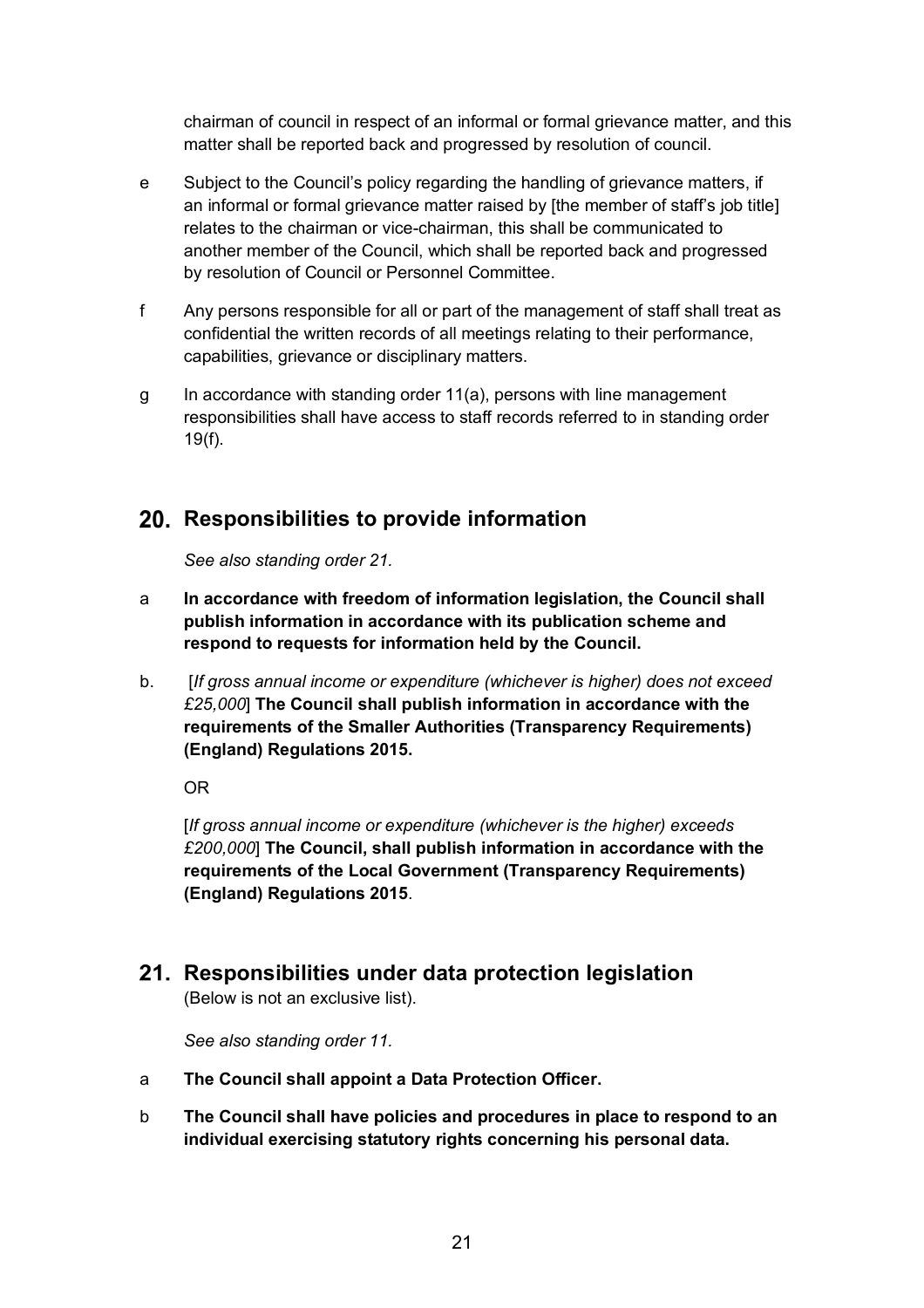- c **The Council shall have a written policy in place for responding to and managing a personal data breach.**
- d **The Council shall keep a record of all personal data breaches comprising the facts relating to the personal data breach, its effects and the remedial action taken.**
- e **The Council shall ensure that information communicated in its privacy notice(s) is in an easily accessible and available form and kept up to date.**
- f **The Council shall maintain a written record of its processing activities.**

### **Relations with the press/media**

a Requests from the press or other media for an oral or written comment or statement from the Council, its councillors or staff shall be handled in accordance with the Council's policy in respect of dealing with the press and/or other media.

### **Execution and sealing of legal deeds**

*See also standing orders 15(b)(xii) and (xvii).*

- a A legal deed shall not be executed on behalf of the Council unless authorised by a resolution.
- b **Subject to standing order 23(a), any two councillors may sign, on behalf of the Council, any deed required by law and the Proper Officer shall witness their signatures.**

*The above is applicable to a Council without a common seal.*

### **Communicating with District and County Councillors**

- a An invitation to attend a meeting of the Council shall be sent, together with the agenda, to the ward councillor(s) of the District and County Council Council representing the area of the Council.
- b Unless the Council determines otherwise, a copy of each letter sent to the District and County Council OR Unitary Council shall be sent to the ward councillor(s) representing the area of the Council.

### **Restrictions on councillor activities**

- a. Unless duly authorised no councillor shall:
	- i. inspect any land and/or premises which the Council has a right or duty to